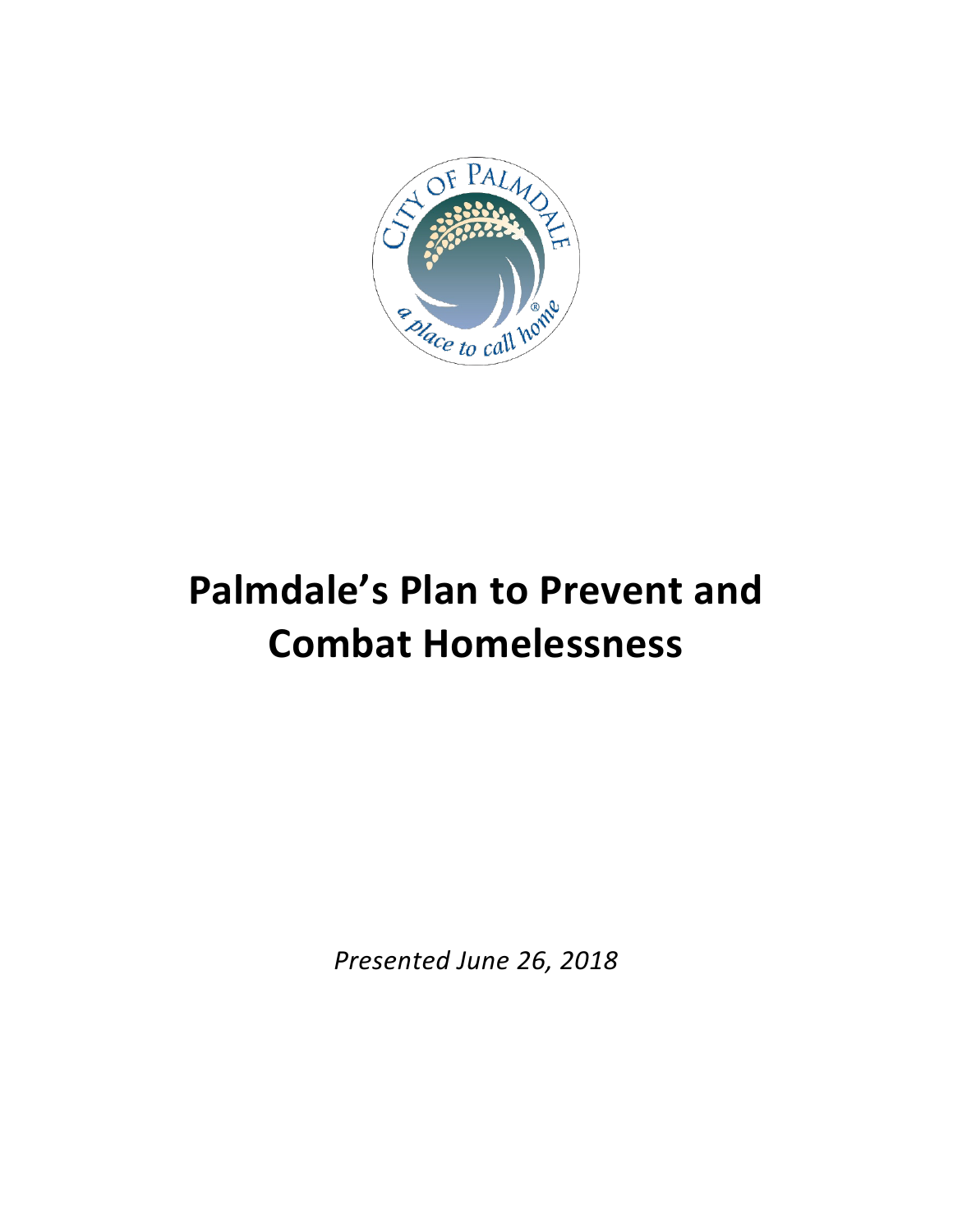#### **Background**

In 2017, voters approved Measure H to provide an estimated \$355 million countywide for 10 years to fund ongoing services and housing to address the homelessness crisis in Los Angeles County. With these new resources and the 47 approved strategies to prevent and combat homelessness as a framework, the Los Angeles County Homelessness Initiative provided planning grants to cities interested in developing local strategies and partnerships that will provide the housing and program services necessary to successfully and permanently house homeless residents in our community.

This City of Palmdale Plan to Prevent and Combat Homelessness (Plan) provides an assessment of homelessness in Palmdale, a description of the resources available to address the challenge, opportunities for local and regional collaboration and locally-developed goals to address the specific housing and supportive service needs of Palmdale's homeless residents.

Progress shall be measured periodically and the Plan shall be updated and modified as necessary over time until all residents of the City are housed. The City anticipates the period of performance for the goals of this Plan to be July 1, 2018 to June 30, 2023.

#### **Why did Palmdale develop a homelessness plan?**

The City and its local community partners developed this Plan and shall implement this Plan over the next five years to:

- Provide a process to identify the extent of homeless individuals and families in the City and their needs;
- Identify regional and local funding for local community partners to provide resources and services for identified needs of individuals and families who are homeless; and
- Improve coordination among community partners when addressing the needs of homeless individuals and families.

#### **Methodology**

The City followed the planning framework established by the Los Angeles County Homelessness Initiative as part of the planning grant. This report is organized in the order of the suggested format supplied during the Los Angeles County Homelessness Initiative's technical assistance workshops. Over the course of six months from December 2017 through May 2018, the homelessness planning process that culminated with this Plan included the following actions:

- Met with Community partners to help collaborate, plan and identify the City's homeless in order to assist in developing a comprehensive plan based on current facts and data to address current and future needs in relation to homeless issues
- Gathered sample survey questions from different national sources to help create our local survey for the homeless and the community
- Sent draft survey to community partners and City staff for recommendations and input
- Contract for fieldwork executed and approved with Advancing Communities Together (ACT), a local community partner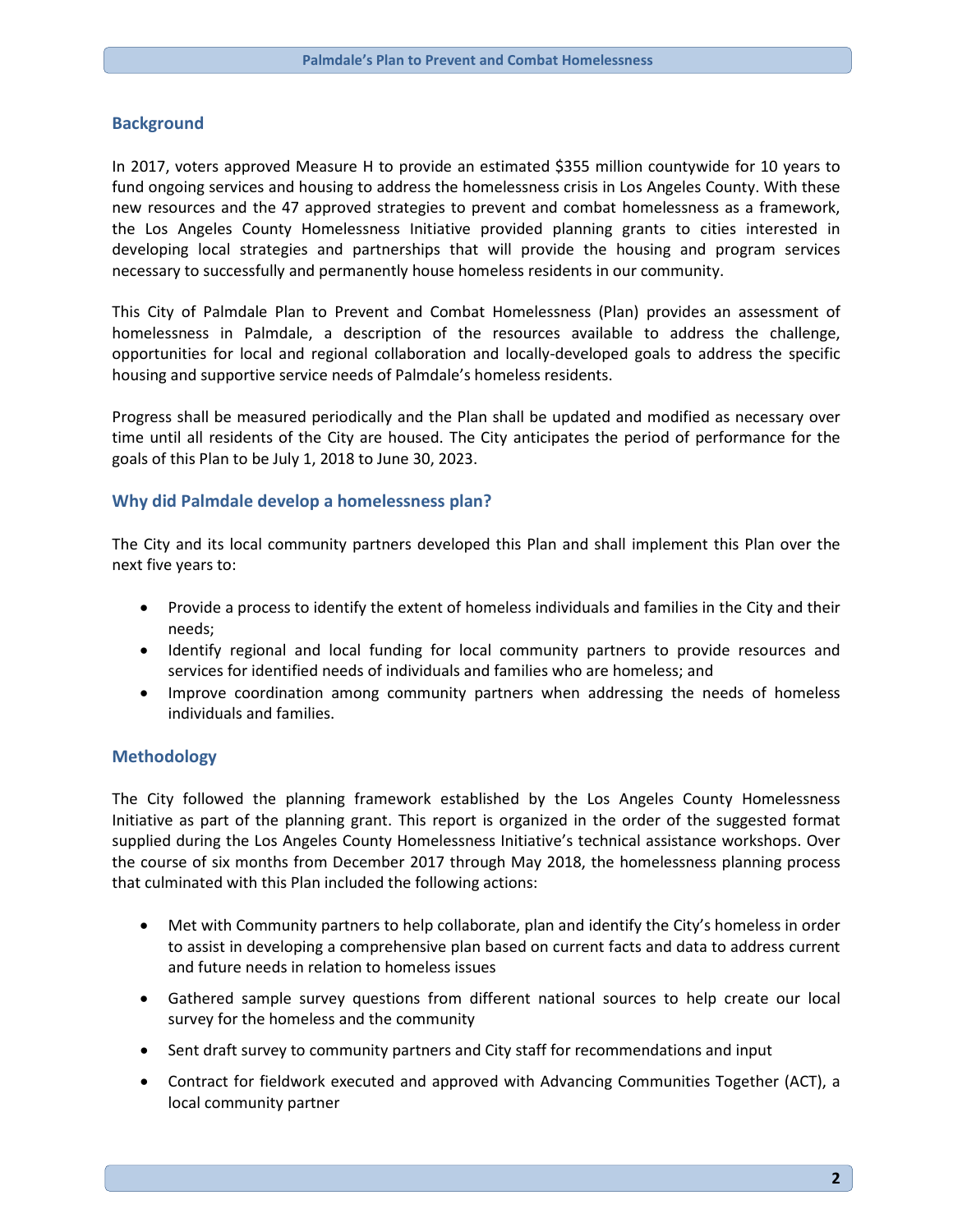- Planning Grant Statement of Work submitted to county and contract between the County and City approved
- Invoice submitted to County in order to receive a portion of the grant money
- Public outreach material including informational video, media outreach prepared for release (both English and Spanish) – Press releases, Survey posted on City website for resident input (English and Spanish) – Facebook ads letting residents know everything the City is currently doing for homelessness, how Measure H funds can make an impact and inviting residents to complete the online survey
- Community Outreach teams selected and trained (four teams made up of two group leaders from Victory Outreach Ministry per team and two or three YouthBuild Students per team) so they would be prepared and better able to interact with homeless in the field
- Community meetings were held to engage with the public about the issue of homelessness, their current perception of the issue, and to seek community-specific solutions. Three Community Outreach meetings were held to take place during the canvassing period:
	- o March 6, 2018 Victory Outreach Church
	- o March 13, 2018 Antelope Valley YouthBuild Campus
	- o March 20, 2018 The Highlands Christian Fellowship Church.
- Canvassing of the City was divided into four areas with each area canvassed for one week and follow-up to all areas was conducted as needed
- Canvassing started February 26, 2018 for a period of four weeks concluding on March 22, 2018 to identify homeless individuals and their current needs
- Field team debriefings with City staff to discuss progress and any adjustments to procedures. Surveys were submitted weekly to the City for data collection and statistical summary
- Staff attended County training sessions, Homeless Initiative meetings, strategy meetings and the 1st Annual Conference
- Participated in webinars and conference calls
- Surveys were collected from 180 homeless individuals and data entered into database for analysis of the needs of local homeless residents
- Hosted a Partners review/debrief meeting with various community partners including ACT, Antelope Valley YouthBuild, Victory Outreach, Antelope Valley Partners for Health (AVPH), Mental Health America – AV (MHA), Valley Oasis, Salvation Army, Los Angeles Homeless Services Authority (LAHSA), Los Angeles Sheriff's Department (LASD), South Antelope Valley Emergency Services (SAVES), LDM Associates, Inc. (Plan consultant), outreach team members and City staff
- Hosted meeting and debriefing with Antelope Valley YouthBuild Outreach team members, students, City Manager, City staff and consultant to provide a synopsis of the field study and to hear team members' personal accounts of individuals they encountered, sharing their personal experiences of homelessness, answering questions asked of City staff and providing feedback
- Provided names of 77 homeless individuals that requested follow-up to Valley Oasis and/or MHA for follow-up to provide resources, resulting in:
	- o 47 people called from the list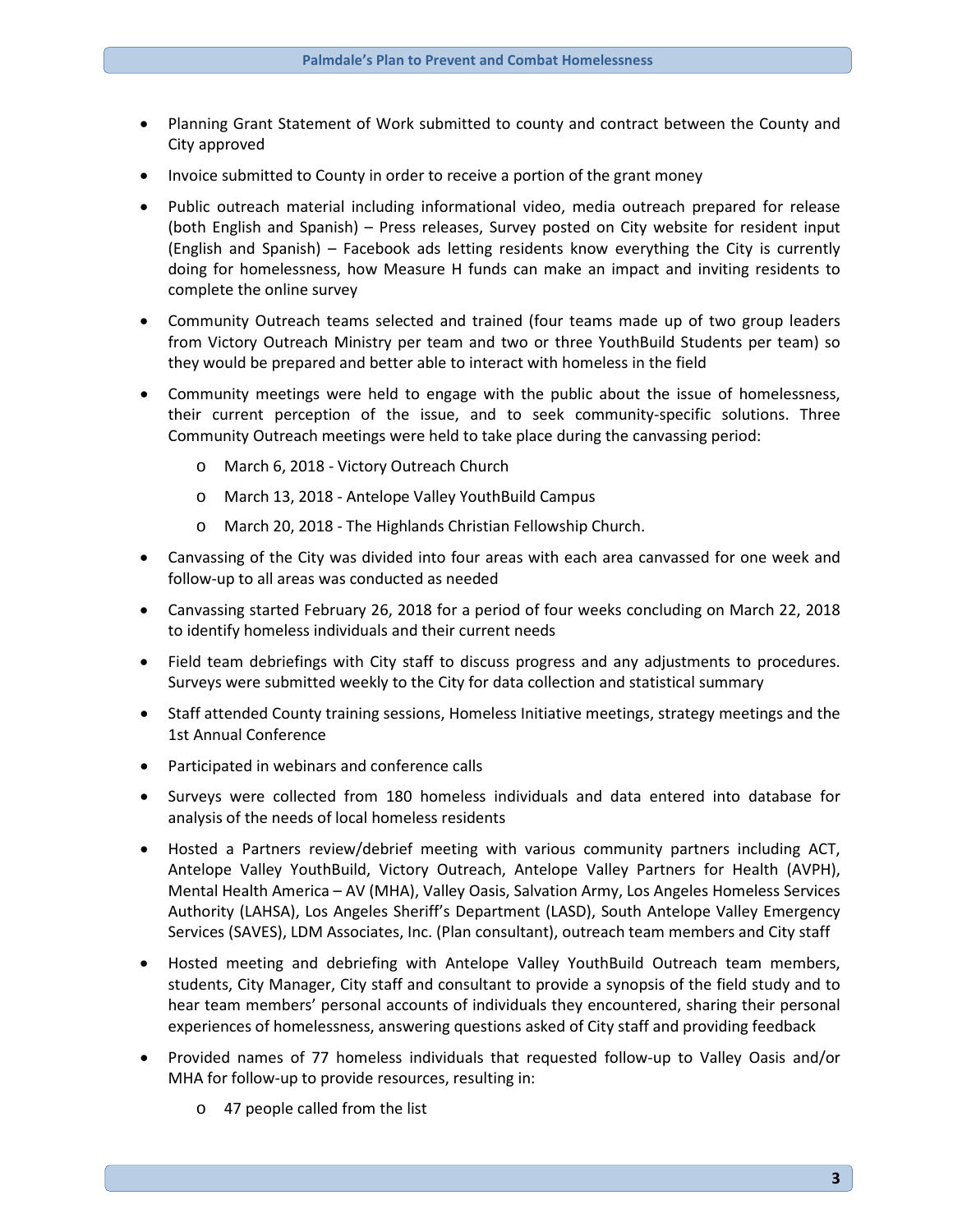- 19 were left voicemails follow-ups are in process as of this writing
- 18 numbers were disconnected
- 7 housed themselves (self-resolved)
- 3 needed enrollment to Coordinated Entry System (CES) completed
- A Homelessness partners community team and Neighborhood Advisory Committee meeting on May 22, 2018 to review the draft Plan and provide additional input
- A City Council workshop is scheduled for June 26, 2018 to present the draft Plan

#### **Homeless Survey Results**

Through an extensive four-week canvass of the City, the outreach teams built a bridge of trust and understanding between the community of service providers and the homeless community. Often, the survey interactions confounded expectations in the sense that the homeless truly opened up to the outreach team members and provided an honest assessment of their individual needs and their

willingness to accept help. Through repeated compassionate contact, relationships were formed and the outreach team gained an in-depth understanding of the issues homeless individuals in Palmdale are facing. Based on the four weeks spent surveying the homeless and the 188 homeless individuals encountered during that time, there were many instances where the outreach team would have multiple contacts with a single homeless individual. This approach built trust and understanding between the outreach team and a given homeless individual. It said "we are here" and "we care" about you. The challenge that lies ahead for the greater Palmdale community is to consistently deliver on these sentiments – "we are here" and "we care"—so that the

"We judge the homeless, but when you talk to them, they are not out of their mind. They've just lost hope. They were surprised to see us out there a second, third or fourth time. They were uplifted. They want hope and faith restored. They are counting on us this time."

*-David Ayon YouthBuild Outreach Team Member*

small amount of trust and credibility built during the last four weeks draws people closer to local service providers, housing opportunities and economic opportunities—and further away from homelessness.

The survey included 22 questions designed to provide an in-depth understanding of the factors contributing to an individual person becoming and remaining homeless in Palmdale, the help that each individual homeless person needs to become stably housed, the barriers to assisting that person and their willingness to accept help. Evaluation of the 180 completed surveys provides the following sections profile homeless individuals in Palmdale.

#### *Demographics*

- 103 people identified as male
- 77 people identified as female
- 0 people identified as transgender or other
- The racial/ethnic breakdown includes:
	- o 34 percent Black/African American
	- o 32 percent Hispanic/Latino
	- o 28 percent White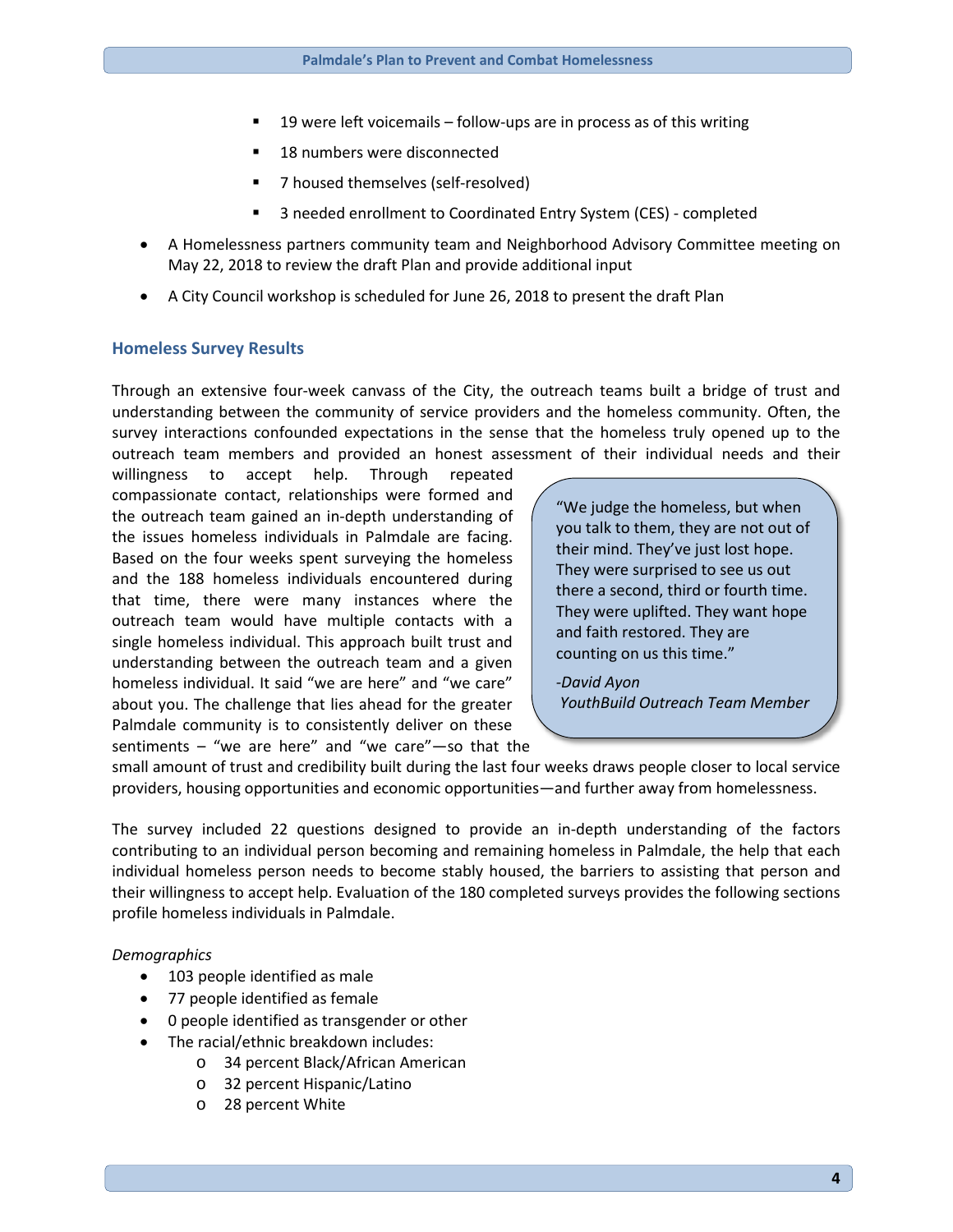- o 5 percent Other
- o 1 percent Did not respond
- 70 percent of those responding to the interview question were single
- 78 percent of those responding to the interview question were heterosexual

*Support Networks*

- Nearly 40 percent of homeless people interviewed have family in the Antelope Valley and would prefer to reunite with them instead of staying homeless
- Over 30 percent of homeless people interviewed indicated that they have family or friends that might be able to help them in some way; however, less than 10 percent granted the outreach team permission to contact them
- 49 percent of respondents who were asked if they would be willing to share a housing unit with someone else indicated yes, 39 percent said no and 12 percent said they were not sure



#### *Education*

- More than half of those responding to the education question have a High School Diploma
- Nearly a quarter of those responding to the question have either some college level coursework or a degree
- Nearly a quarter of those responding to the question have a vocational certificate
- Over 40 percent of those responding to the question were willing to enter an educational program to complete their education

## *Employment*

- Over 60 percent of respondents are receptive to employment in their field of skill
- Over 15 percent of respondents currently have at least part time employment

#### *Pets*

- Only 15 percent of respondents had pets (e.g., dogs, cats, other)
- Of those respondents with pets, more than half (55 percent) indicated that the presence of pets is the reason they cannot find a suitable place to stay

**5**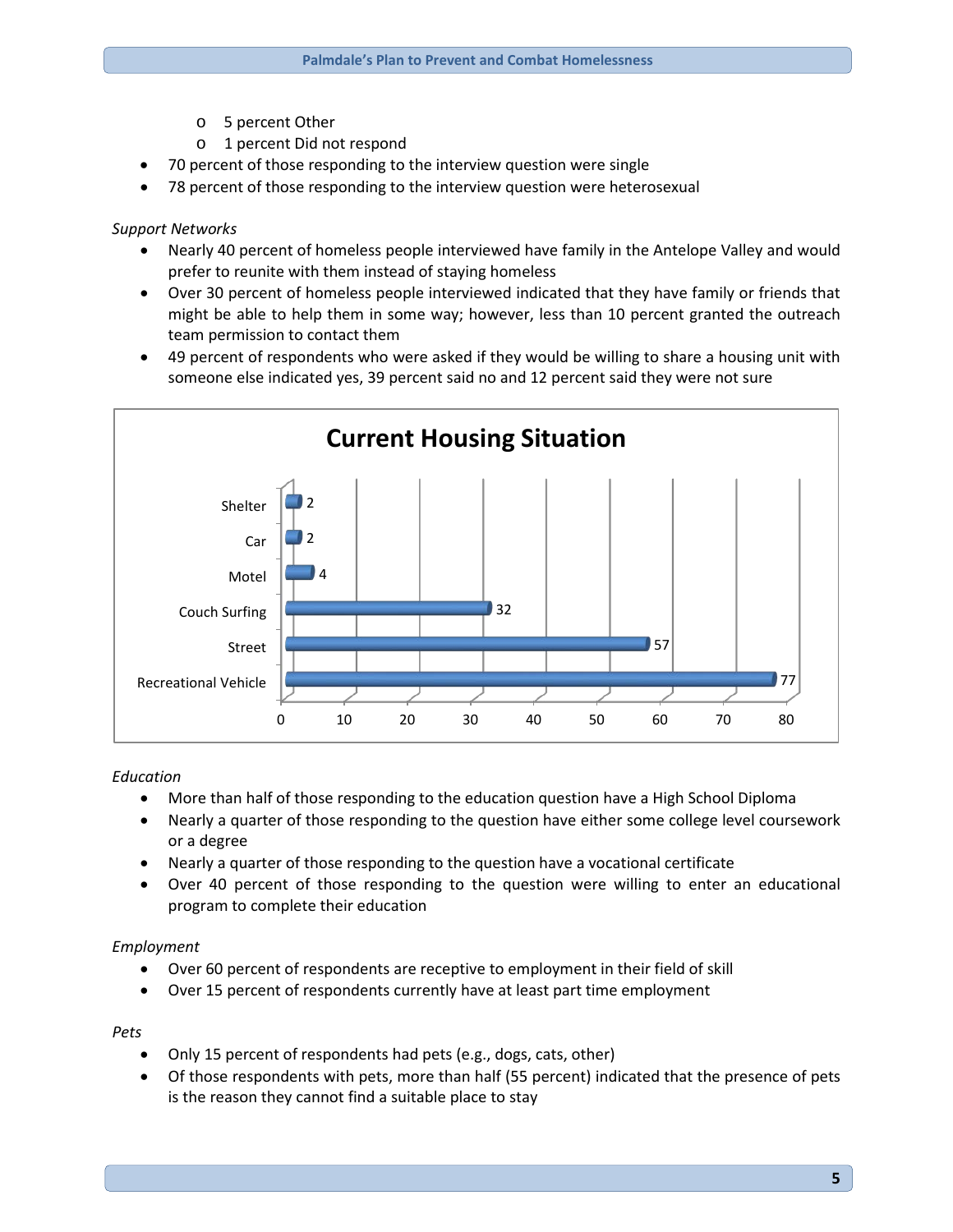## *Substance Abuse*

- 140 people indicated recent drug use and of those, 136 responded to a question asking if they were willing to enter a program to end their addiction
	- o 40 people answered yes

## *Domestic Violence and Abuse*

- 34 percent of those responding to the question have been a victim of domestic abuse
- 23 percent of those responding to the question were a victim of parental or adult abuse in their childhood
- 14 percent of those responding to the question indicated they are currently homeless due to abuse
- 23 percent of respondents indicated they have been a victim of sexual abuse



*Crime*

- 95 people indicated they had previously been incarcerated
- Of those previously incarcerated, the amount of time that had passed since last being incarcerated was:
	- o 17 percent recently
	- o 17 percent within the last 6 months
	- o 10 percent 1 year ago
	- o 23 percent 2-5 years ago
	- o 6 percent 6-8 years ago
	- o 9 percent 9-10 years ago
	- o 18 percent over 11 years ago

## *Health and Nutrition*

- 16 percent of respondents eat less than once a day
- 40 percent of respondents eat at least once a day
- 44 percent of respondents eat at least twice a day
- 45 percent of respondents have a physical disability or condition that needs treatment now
- 44 percent of respondents are receiving or need to receive dental services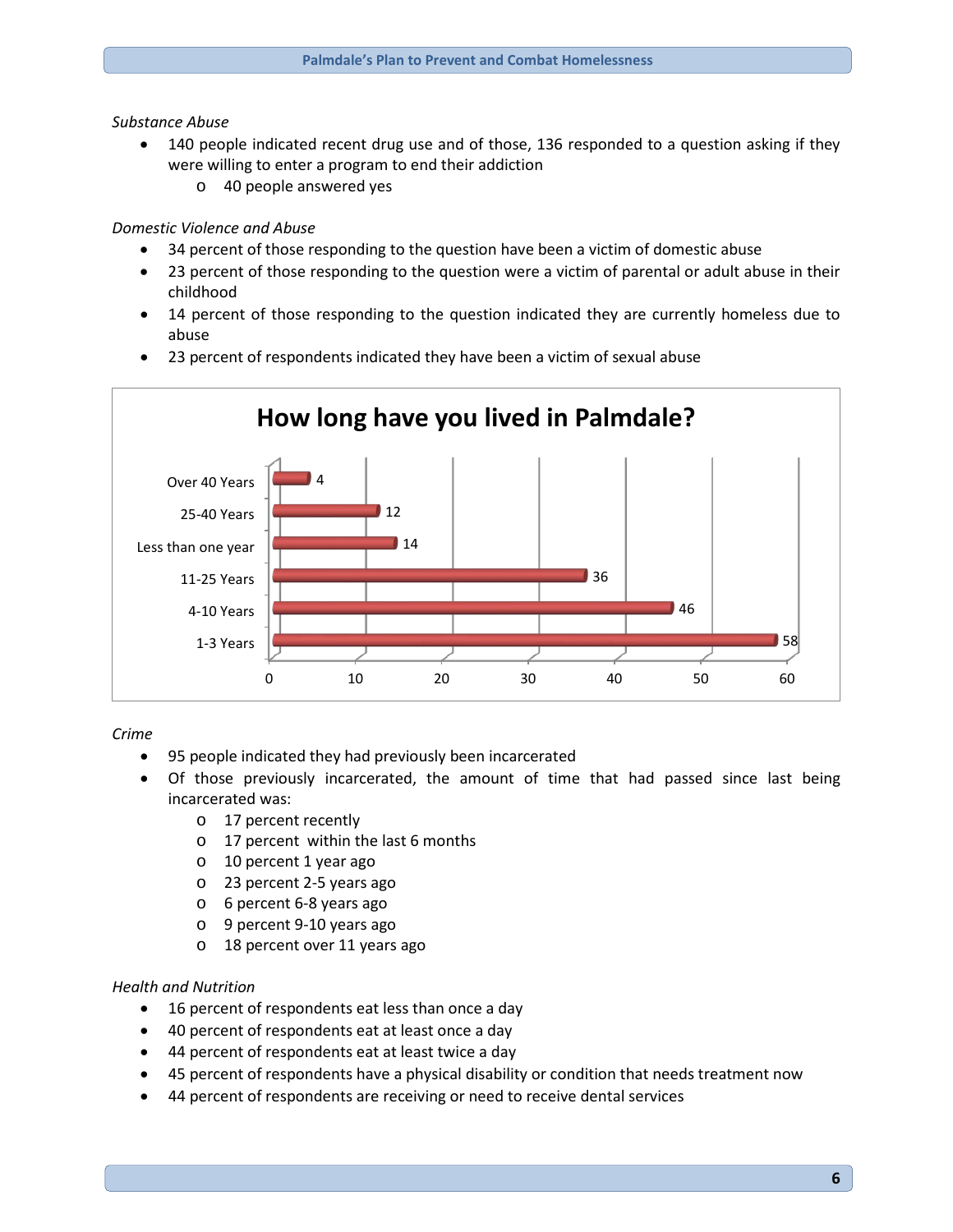- 44 percent of respondents suffer from a mental or emotional condition that requires medical treatment
- 24 percent of respondents have been previously hospitalized for a mental health condition in the past
- 38 people indicated they feel anxious 24/7
- 38 people indicated they feel angry, resentful or have aggressive tendencies to others at most times
- 36 people reported they previously attempted suicide



## **Goals**

Palmdale's goals include homelessness prevention, creation of pathways to housing including new housing opportunities, empowerment of local service providers with resources/information and measuring/tracking local progress. Collaboration and accountability are at the heart of the local approach to prevent, reduce and ultimately end homelessness. In accordance with the Los Angeles County Homelessness Initiative's suggested format for the Plan, each of Palmdale's four goals consists of the seven elements listed below.

- 1. The corresponding County Homeless Initiative Strategies
- 2. The supporting action(s) to be taken by the City and local community partners
- 3. Associated policy changes
- 4. Goal measurement
- 5. Goal ownership
- 6. Leveraged resources
- 7. Timeline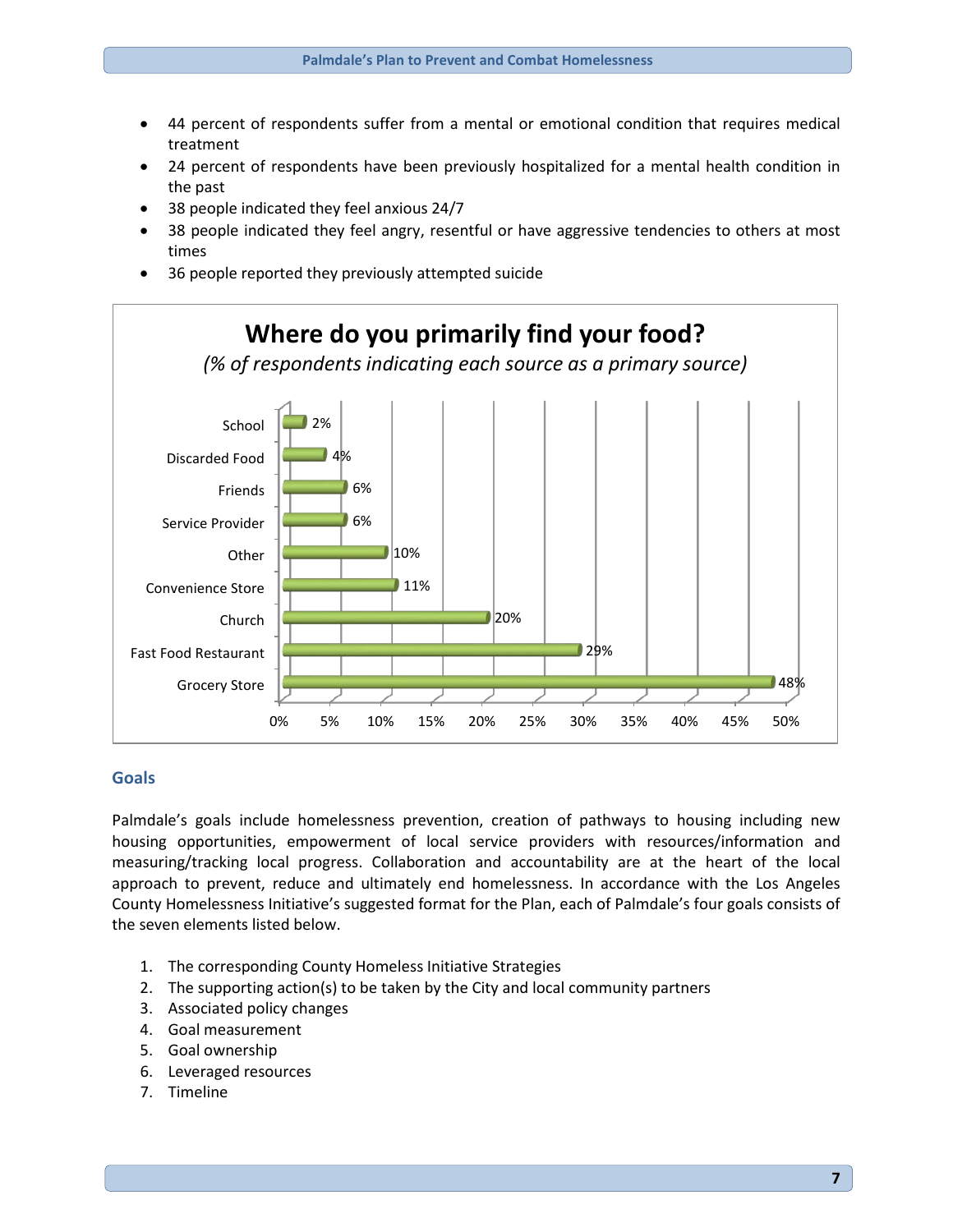#### **GOAL 1: Prevent episodes of homelessness within the community, including individuals and families.**

**1. County Homeless Initiative Strategies:** A1. – Homeless Prevention for Families A5. – Homeless Prevention for Individuals

### **2. Supporting Action(s)**

## **Identify risk and protective factors to prevent episodes of homelessness for at-risk populations.**

- Identify and promote the use of effective, evidence-based homelessness prevention intervention programs, such as Tenant-Based Rental Assistance (TBRA) and Homelessness Prevention and Rapid Re-Housing (HPRP). Provide opportunities for case management through local service providers, the SAVES program, and the Neighborhood House program that include but are not limited to legal assistance and safety planning for victims of abuse; services for veterans; services for transitional age youth; landlord mediation, and family strengthening, along with organizational and cross-organizational level strategies.
- Promote organizational development and horizontal coordination between local agencies such as housing, services/prevention, mental health and substance abuse treatment and prevention, and criminal justice to provide integrated comprehensive services to prevent homelessness.
- Promote within the community in partnership with local service providers and community partners the opportunity for Placement Diversion/Family Reunification programming that can provide comprehensive home-based intervention to families who have children that are at-risk of out-of-home placement or families that have children who have been placed in an institutional level of care as a result of being at risk homeless or formerly homeless and needing assistance to reunite the family.
- In partnership with local service providers and community partners, continue efforts to create opportunities to provide housing for Transitional Age Youth (TAY), ages 18 to 24, who are identified within the community who are unserved, underserved and inappropriately served. This effort includes the support for youth to complete or continue their education, have the opportunity to receive education in construction or other trades, reduce involvement in the criminal justice system, assist in health care concerns, and reduce homelessness. Along with these actions the City also supports the ability to promote traditional benefits and services available to victims of abuse, veterans, transitional age youth that are offered by local service providers and community partners.
- Examine how the City can bring together one or more services for an individual or household that is presently at risk of homelessness in a way that addresses the household's social and/or economic needs to the extent necessary to effectively prevent homelessness.
- Enhance coordination of and access to services for those in need of help by bringing the planned SAVES facility online during the period of this Plan. Provide the conditions necessary within the facility for service providers to establish contact with those in need of help and to maintain those contacts until an individual or household is stably housed and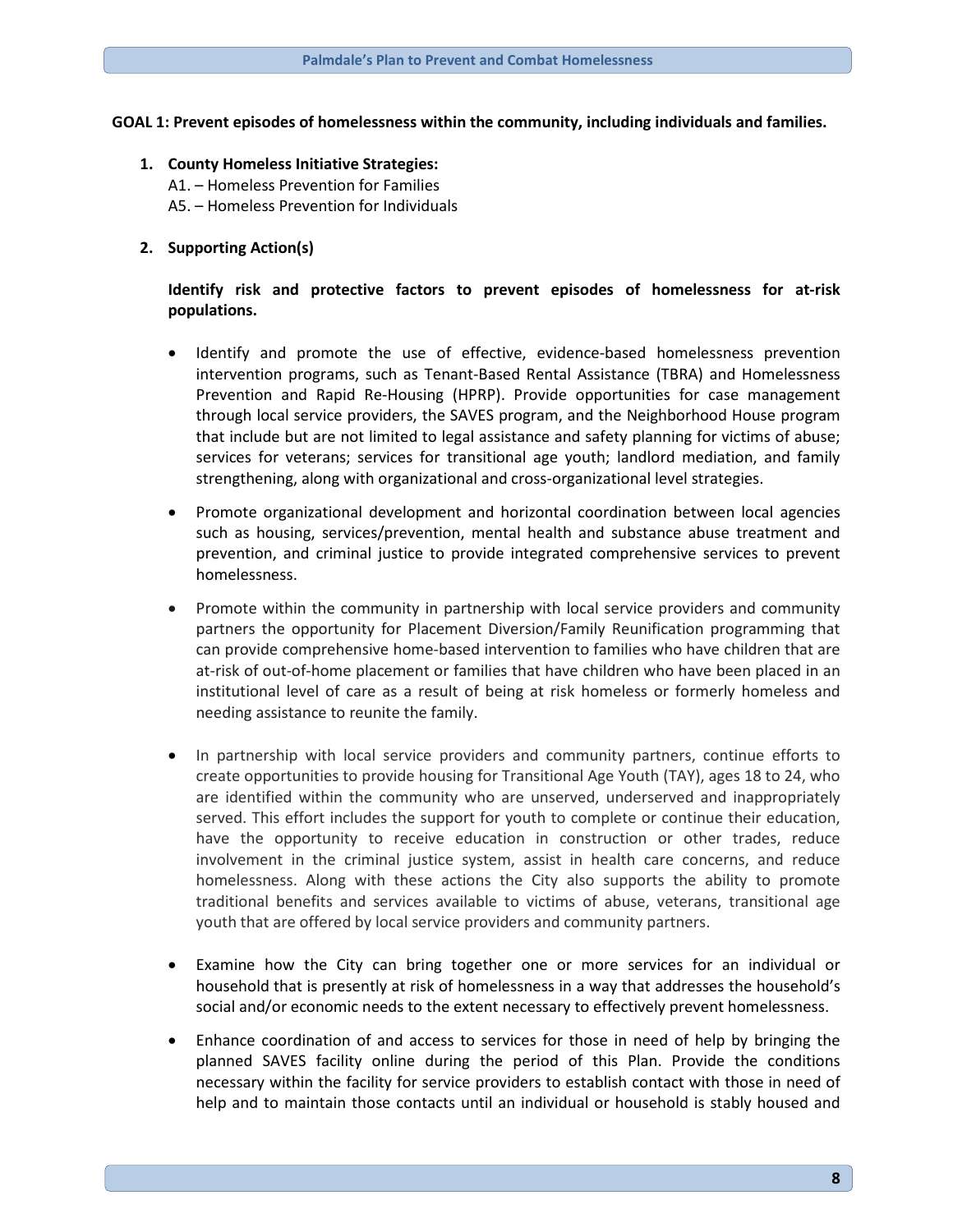economically secure. This will provide better opportunities for providers to coordinate various elements of service and for those needing help to receive services from co-located providers at a "one-stop shop". Services available would be adjusted in terms of availability, timing and location to meet the changing housing, economic and social service needs of the homeless and those at risk of becoming homeless in Palmdale. While the "one-stop shop" would serve as a central hub for service providers and residents, it would not be the only place where services are provided because it is equally important that services are delivered to people where they are.

• Encourage the County of Los Angeles, regional and local service providers, and community partners to experiment with various approaches to creating a coordinated, comprehensive approach to addressing homelessness prevention (e.g. establish an infrastructure that supports prevention activities, allows flexibility in the use of funds, and fosters the development of systematic relationships between providers and across systems of care).

## **Identify risk and protective factors to prevent chronic homelessness among persons who are already homeless. Implement and support programs focused on homeless prevention that include various forms of funding for sustainability of housing and providing food and other resources.**

- Review and identify risk factors associated with chronic homelessness and protective factors that reduce the risk for chronic homelessness. Protective factors include any conditions or attributes (skills, strengths, resources, supports or coping strategies) in individuals, families, communities or the larger society that help people deal more effectively with stressful events and mitigate or eliminate risk in families and communities.
- Examine how the City with local and regional service providers along with community partners can sponsor or conduct intervention, health service outreach for at-risk, and protective factors for chronic homelessness, and to identify preventive interventions that could be provided that are effective at preventing currently homeless individuals from becoming chronically homeless. This includes efforts to divert people from homelessness through reunification with former support networks including family and friends.
- Develop targeted interventions preventing chronic homelessness specifically for use in City and regional programs that are serving currently homeless persons.
- Address economic insecurity through local services that connect homeless individuals with mainstream income resources and/or employment for those able to work.

## **Develop, test, disseminate, and promote with local service providers and community partners the use of evidence-based homelessness prevention and early intervention programs and strategies.**

- Sponsor, conduct or compile and interpret research and evaluation information concerning interventions that focus on primary, secondary, and tertiary homeless prevention strategies, as well as the organization, effectiveness, and cost of such preventive interventions.
- Identify and develop workforce development strategies and program incentives that foster the adoption and implementation of evidence-based homelessness prevention programs and practices.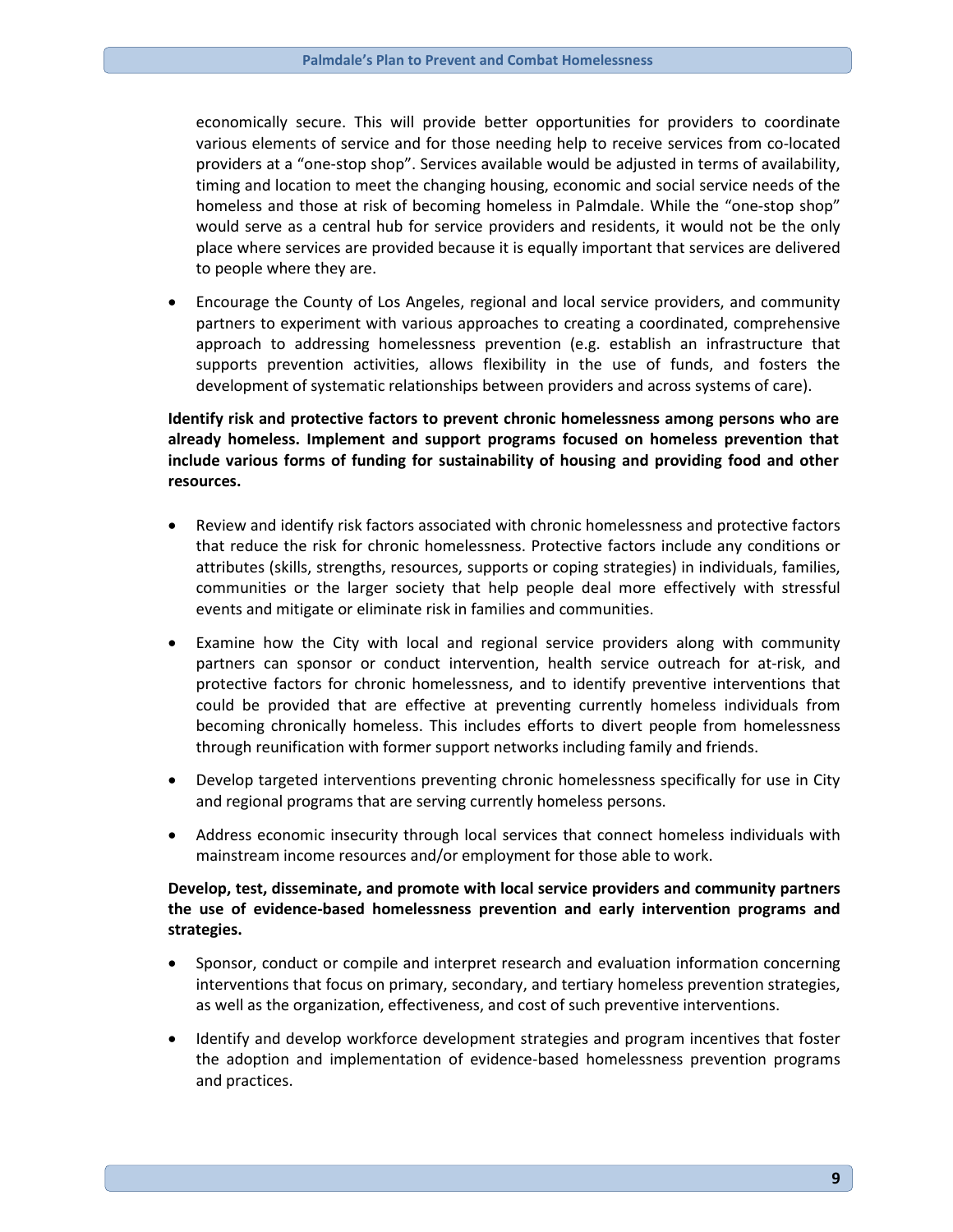• Promote the availability of technical assistance and training documents on services and policy issues related to homelessness prevention via the internet, distribution at relevant meetings, and other settings offering instruction on the issue of homelessness and other listings of effective program models.

#### **3. Associated policy change(s)**

The City of Palmdale will strengthen its working relationships with various agencies, service providers and community partners to increase service to the homeless and those at risk of becoming homeless.

Stakeholders/partners to engage to enact the policy change include:

- Local nonprofits
- **SAVES**
- Local churches
- Local school districts
- Charter schools

#### **4. Goal Measurement**

As an organization the City currently measures progress and success by the number of households it serves with TBRA and HPRP programs, the number of people served and the total weight of food distributed through the various SAVES programs. The City will continue to monitor service levels of current and future programs under this goal.

With Community Partners and as a City, track and monitor data related to the types and levels of services provided to the community by the service providers and community partners related to homeless prevention. Create a baseline for annual measurement to determine areas of priority and demand for additional support.

During the Plan period, the City will establish a new SAVES facility as a "one stop shop" for services.

#### **5. Goal Ownership**

Programs under this goal are monitored and measured by the City of Palmdale Department of Neighborhood Services - Housing Division. Monthly, quarterly and annual reporting (the interval shall be established as appropriate) under the Plan is crucial to measure the success of the various programs. The community partners agreed that data must be shared in order for the Plan to be successful.

#### **6. Leveraged City Resources**

- Community Development Block Grant (CDBG) funding
- Neighborhood Stabilization Program (NSP) funding
- HOME Investment Partnerships (HOME) funding
- Housing Asset Funds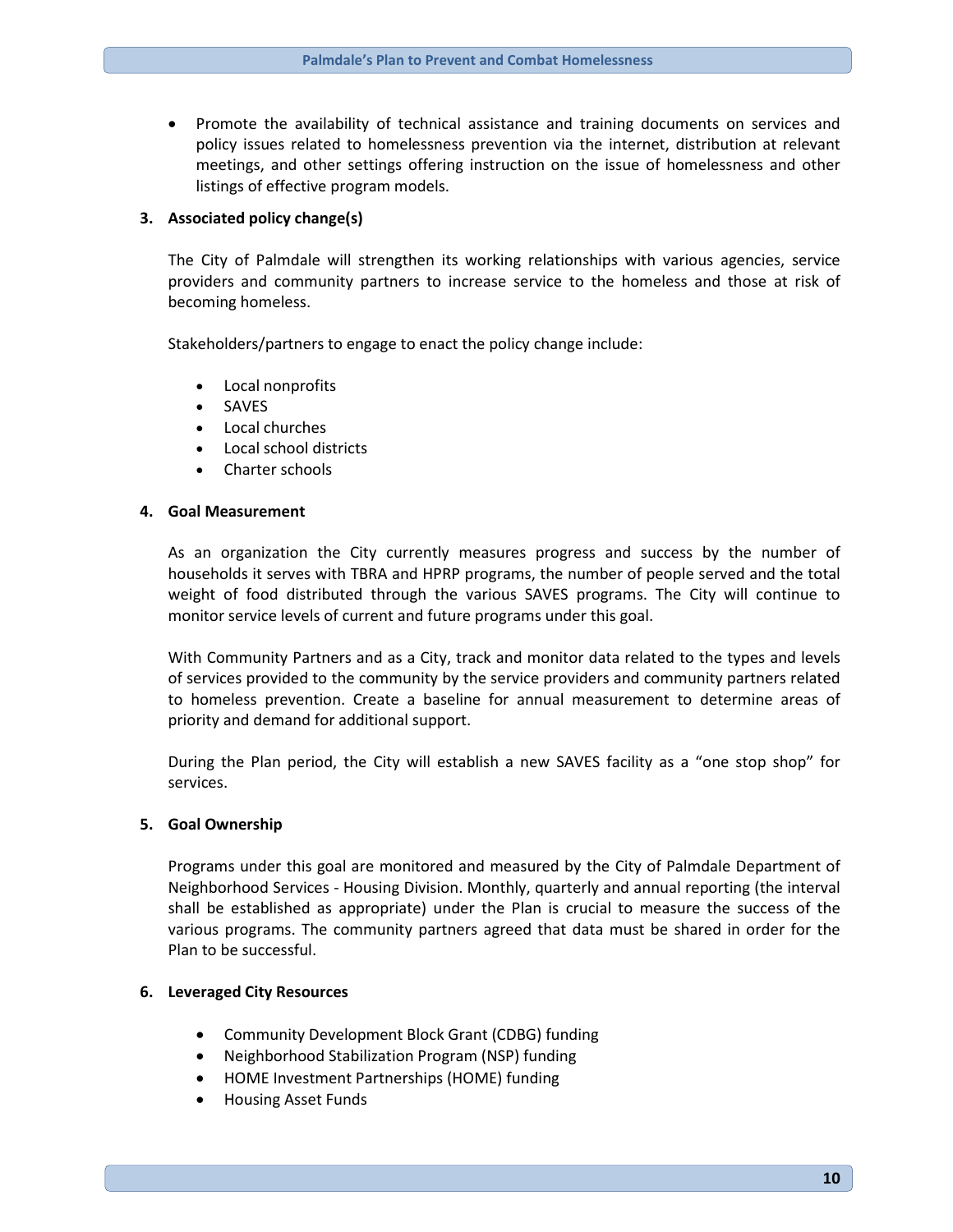- Measure H funding
- City staff time
- Other county, state, federal or private resources passed through the City

## **7. Timeline**

- Provide \$150,000 per year, subject to available HOME funds, of TBRA to assist 33 households per year between July 1, 2018 and June 30, 2023.
- Provide \$250,000 per year of HPRP to assist 50 households per year between July 1, 2018 and June 30, 2023, utilizing Housing Asset funds.
- Distribute over 870,000 pounds of food per year by SAVES between July 1, 2018 and June 30, 2023.
- Support Measure H homelessness prevention funding applications to be submitted by and administered by local service providers.
- Secure \$3,000,000 in funding, including NSP funding, for rehabilitating a blighted site for the new SAVES "one stop shop" facility.

## **GOAL 2: Assist homeless individuals and families by providing relevant and accurate information that creates a path for them to no longer be homeless and also create housing opportunities that meets their needs.**

## **1. County Homeless Initiative Strategies:**

- B1. Provide Subsidized Housing to Homeless, Disabled Individuals Pursuing SSI
- B3. Partner with Cities to Expand Rapid Rehousing
- B7. Interim/Bridge Housing for those Exiting Institutions
- D7. Provide Services for Permanent Supportive Housing
- E6. Expand Countywide Outreach System

F7. - Preserve and Promote the Development of Affordable Housing for Homeless Families and Individuals

## **2. Supporting Action(s)**

## **Strengthen outreach and engagement activities.**

- Encourage mainstream programs that support outreach and case management to identify individuals and families experiencing homelessness as potentially eligible candidates for services targeted to populations including veterans, youth, seniors, or for general services.
- In partnership with local service providers and community partners, identify and promote innovative outreach and engagement activities successfully operating in existing programs and encourage new strategies.
- Support practical studies and demonstration projects that develop and test the effectiveness of outreach and engagement strategies for various populations in response to emerging conditions causing risk for homelessness as they are identified.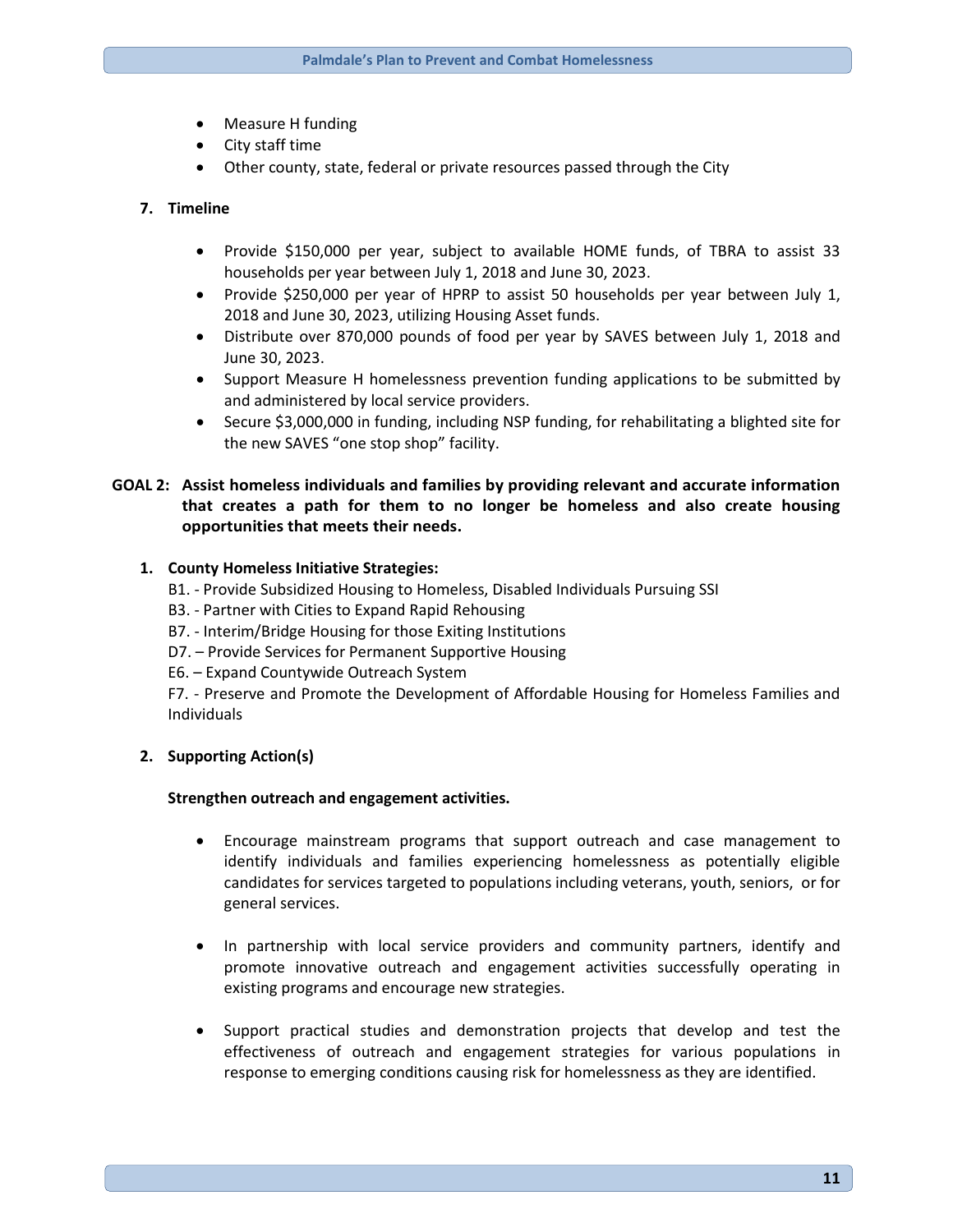#### **Improve the eligibility review process.**

- Develop tools and resources for local service providers and community partners that simplify or streamline the service referral process and also define the eligibility review process in an effort to help connect those in need of available service with the applicable resource.
- Promote the inclusion of homeless assistance programs among the entities conducting eligibility and enrollment functions for mainstream programs.

## **Explore ways to maintain the production of permanent supportive housing with relationship to smaller property acquisition with local non-profit service providers, community partners, and larger affordable housing developments with reserved units for the homeless.**

- In partnership with local service providers and community partners, explore and encourage opportunities for the development of housing units for homeless individuals and families that provide the needed supportive services along with housing. Maximize the opportunities to create housing units in both small scale properties and large integrated developments.
- Promote and support efforts by community partners to bring interim, bridge, and permanent supportive housing providers/funders to the Antelope Valley region with local effective case management.

## **Examine the outreach efforts by the City of programs, particularly mainstream programs that serve both non-homeless and homeless persons, to improve the provision of services to persons experiencing homelessness.**

- On a regular basis, review available programs and services that serve the homeless, identifying barriers to access for persons experiencing homelessness, and propose strategies to reduce and eliminate these barriers to programs and services.
- Identify regulatory barriers and other challenges faced by the City while implementing the Plan to increase access to mainstream resources.

## **Foster coordination across the area of service providers and community partners to address multiple problems of individuals and families experiencing homelessness.**

- Continue to use the regularly scheduled meetings within the community and on the regional level related to Homelessness, such as those of the Antelope Valley Homeless Steering Committee and also the Antelope Valley Homeless Coalition as a means to promote collaboration and coordination and develop joint activities and approaches to address various aspects of homelessness.
- Work with local service providers and various agencies to ensure that the City's disaster planning efforts address the special needs of the elderly, individuals with disabilities,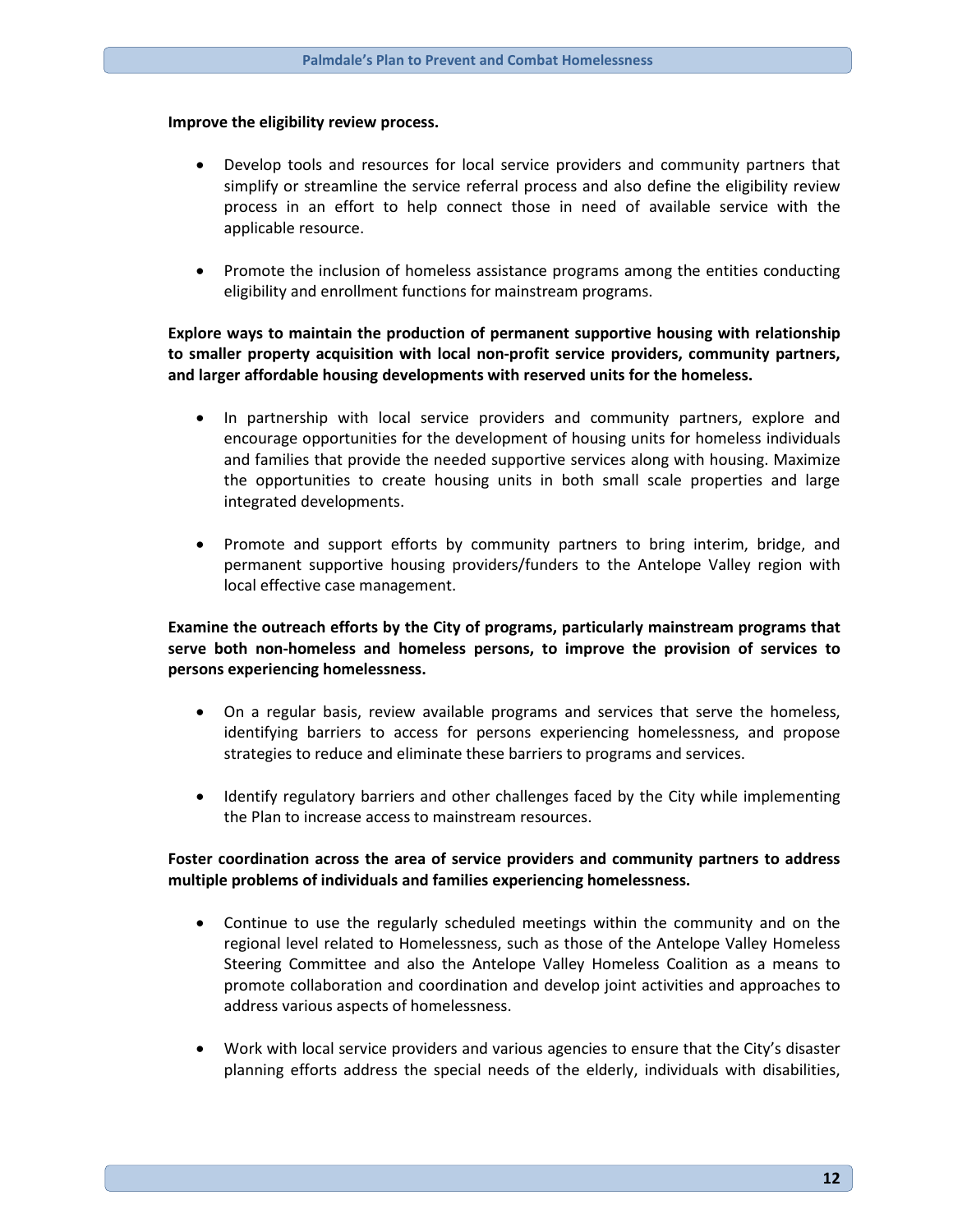and other vulnerable populations affected by disasters. Where feasible and appropriate, identify ways to mitigate the long-term impact of homelessness as a result of disasters.

• Develop opportunities which can enable outreach and research by local service providers and community partners to develop and initiate pilot projects and programs within the City to increase the effectiveness of the resulting proposed projects and programs, utilizing evidence-based results.

#### **Annually assess progress toward zero homelessness in Palmdale.**

• Support an application from a local service provider for Measure H funding to annually assess the social, economic, behavioral/mental health and housing needs of homeless persons in Palmdale, subject to funding availability and use of a survey instrument that includes, at a minimum, the data elements of the original survey instrument used in the fieldwork for this Plan in 2018.

**Explore opportunities with local service providers and community partners to develop joint initiatives related to homelessness, including chronic homelessness and homelessness as a result of severe weather conditions or a disaster.**

- Promote joint initiatives through interagency and community partner cooperative agreements, pooled funding for special projects or evaluations of mutual interest or benefit.
- Jointly develop and disseminate policy or program guidance to assure consistency with various regional partner policies and statutory and programmatic definitions, and/or consider joint issuance of key policy or programmatic guidance, especially where such issuance has the potential of having a significant impact on City clients and/or grantees.

## **3. Associated policy change(s)**

The City of Palmdale will create housing opportunities that meet the needs of homeless individuals and families in Palmdale.

Stakeholders/partners to engage to enact the policy change include:

- Local service providers
- Local community partners
- County Agencies
- Affordable housing developers

#### **4. Goal Measurement**

For the Affordable Housing Goal:

• Develop and lease 60 units of permanent supportive affordable housing in Palmdale by June 30, 2023. Working with local partners and developers, these units may be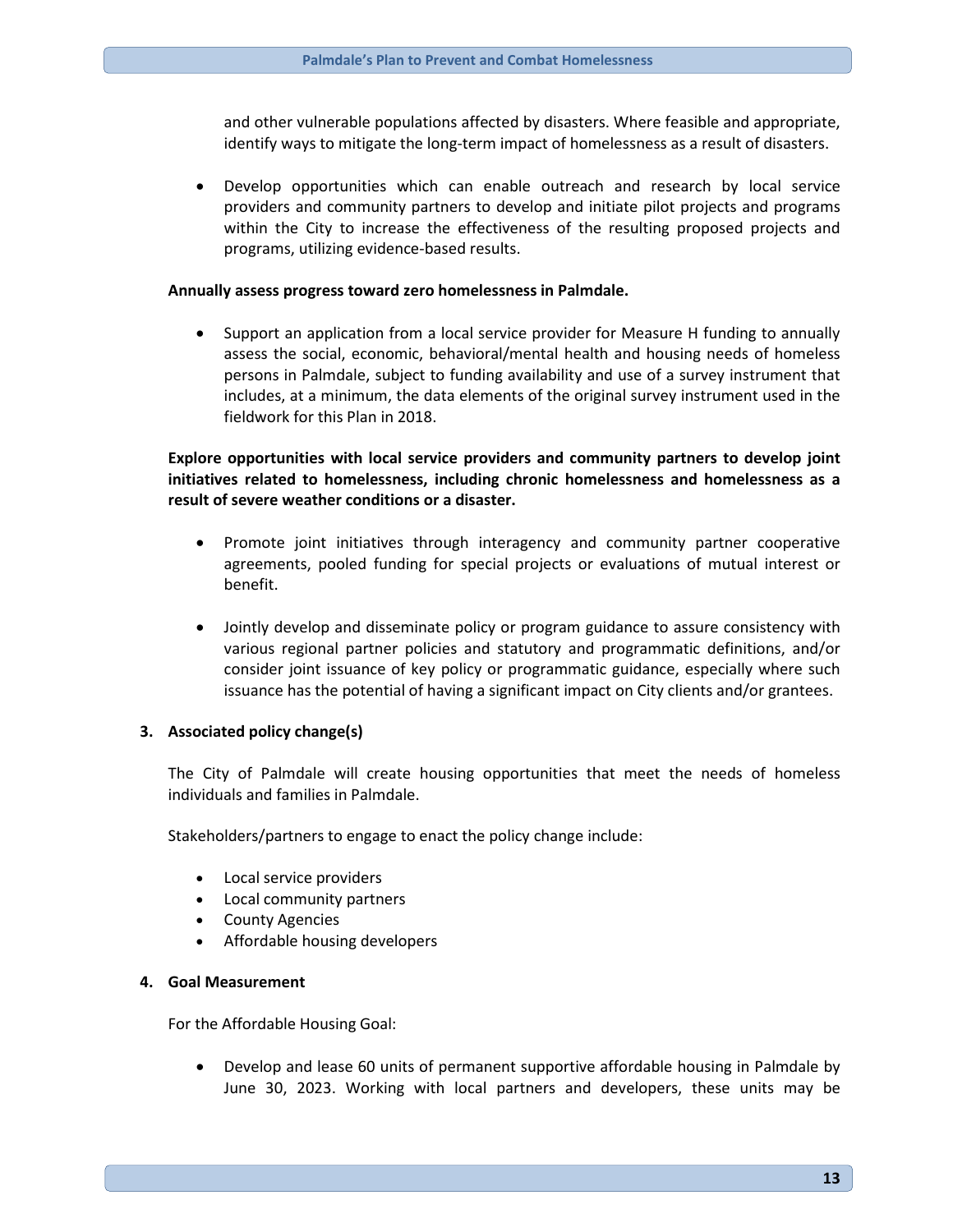developed and leased at a single site or at several scattered sites or as a portion of larger affordable housing developments.

- Acquire and rehabilitate 30 units of affordable housing dedicated to those who are homeless.
- Assist in the outreach of local property owners to participate in the dedication of 30 units dedicated for lease under programs that combat homelessness.

For the Annual Assessment Goal:

- The number of homeless persons who transition to permanent housing during the year.
- The number of homeless persons who continue to remain in permanent housing.
- The number of homeless persons previously identified in a survey who were not able to become permanently housed due to lack of resources or services in the community. The Department of Neighborhood Services – Housing Division will maintain the secure database of survey results and cross-tabulate to identify those previously surveyed who still need help. This information would then be shared with the CES Lead Agency and other appropriate service providers for follow-up.
- The number of homeless persons previously identified in a survey who refused an offer of subsidized or other affordable housing.
- The number of new homeless persons identified in Palmdale.
- If applicable, the number of persons assisted or in need of assistance due to severe weather conditions or a disaster.

#### **5. Goal ownership**

The Department of Neighborhood Services - Housing Division will work with local service providers, local community partners, nonprofits and affordable housing developers to develop and disseminate information and to identify units of permanent housing, units of supportive housing, new and previously identified homeless persons and their current status.

#### **6. Leveraged City Resources**

- Community Development Block Grant (CDBG) funding
- HOME Investment Partnerships Program (HOME) funding
- Housing Asset Funds
- City staff time
- Other county, state and federal affordable housing resources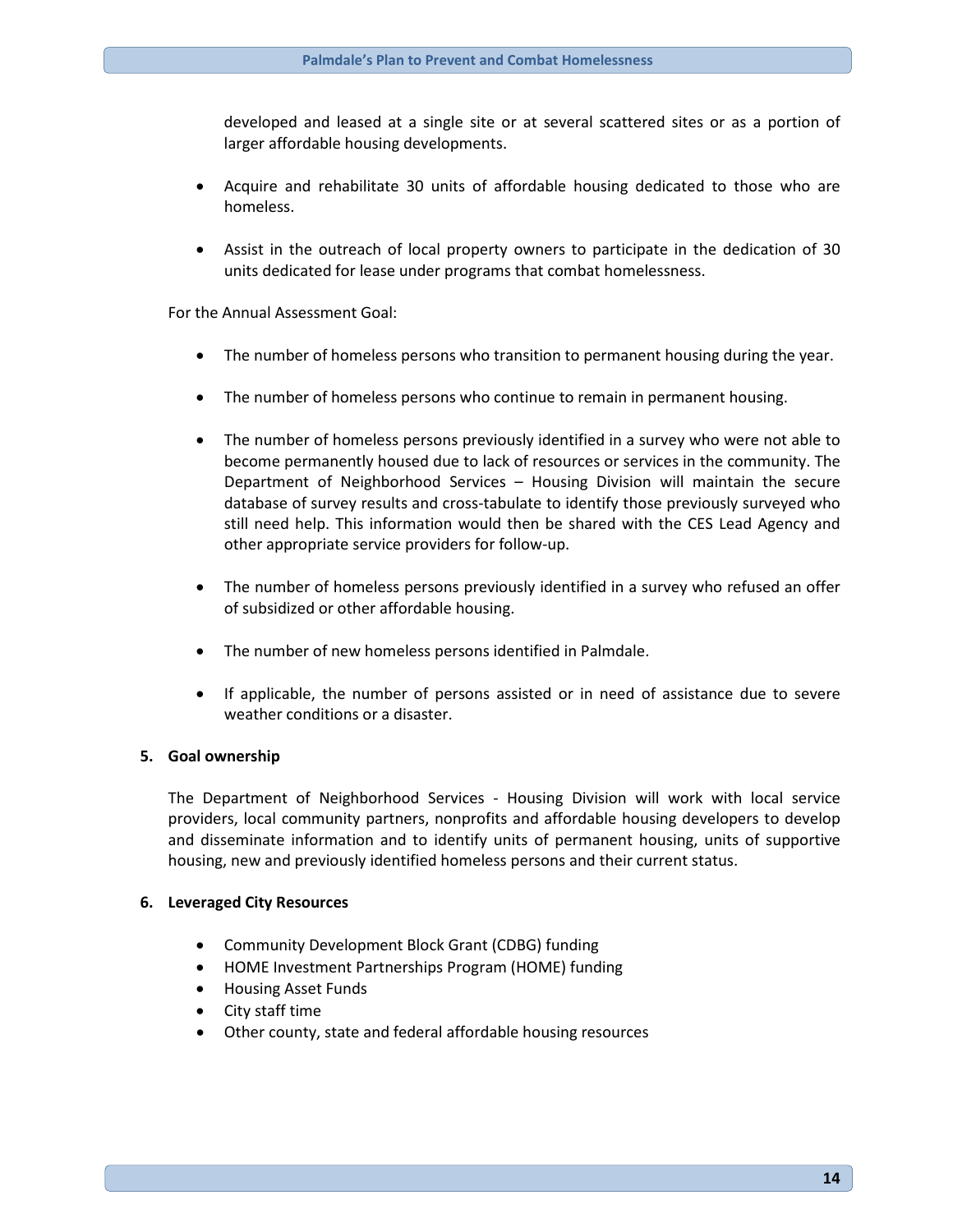## **7. Timeline**

- Identify, secure and provide \$3,000,000 to be leveraged with other funding for the development of 30 units of affordable housing by June 30, 2023.
- Annual Assessment Annually by April 1 through 2023.

## **GOAL 3: Empower local service providers, community partners and those with a vested interest to improve their response to individuals and families experiencing homelessness that formulates working as a collective with City support.**

### **1. County Homeless Initiative Strategies:**

E1. - Advocate with Relevant Federal and State Agencies to Streamline Applicable Administration Processes for SSI and Veteran Benefits

E3. - Creating Partnerships for Effective Access and Utilization of Affordable Care Act (ACA) Services by Person Experiencing Homelessness

E4. - First Responders Training

## **2. Supporting Action(s)**

## **Work with local service providers and community partners to effectively implement the City's Homeless Plan.**

- Encourage local agencies, service providers and community partners to incorporate language into their program funding guidance that authorizes applicants to use City and other federal funds to create and/or support programmatic strategies that formulate an integrated safety net for poor and disabled individuals and families, where appropriate. This language should also include a requirement that provides for the ability to evaluate the effectiveness of the coordinated efforts.
- In furtherance of this Plan, actively support the efforts of local service providers seeking appropriate funds or other resources to address the needs of homeless persons or those at risk of homelessness in Palmdale.
- Support local service provider and community partner efforts to implement and/or expand efforts to address the needs of City of Palmdale clientele including homeless families and individuals at risk of homelessness, particularly veterans, youth, seniors and victims of abuse.

## **Work with service providers and community partners to maintain the City policy that focuses' on homelessness.**

• Encourage and support the efforts of local service providers and community organizations that hold regular and annual meetings focused on improving service delivery and developing specific actions tailored to the needs of homeless individuals and families in Palmdale.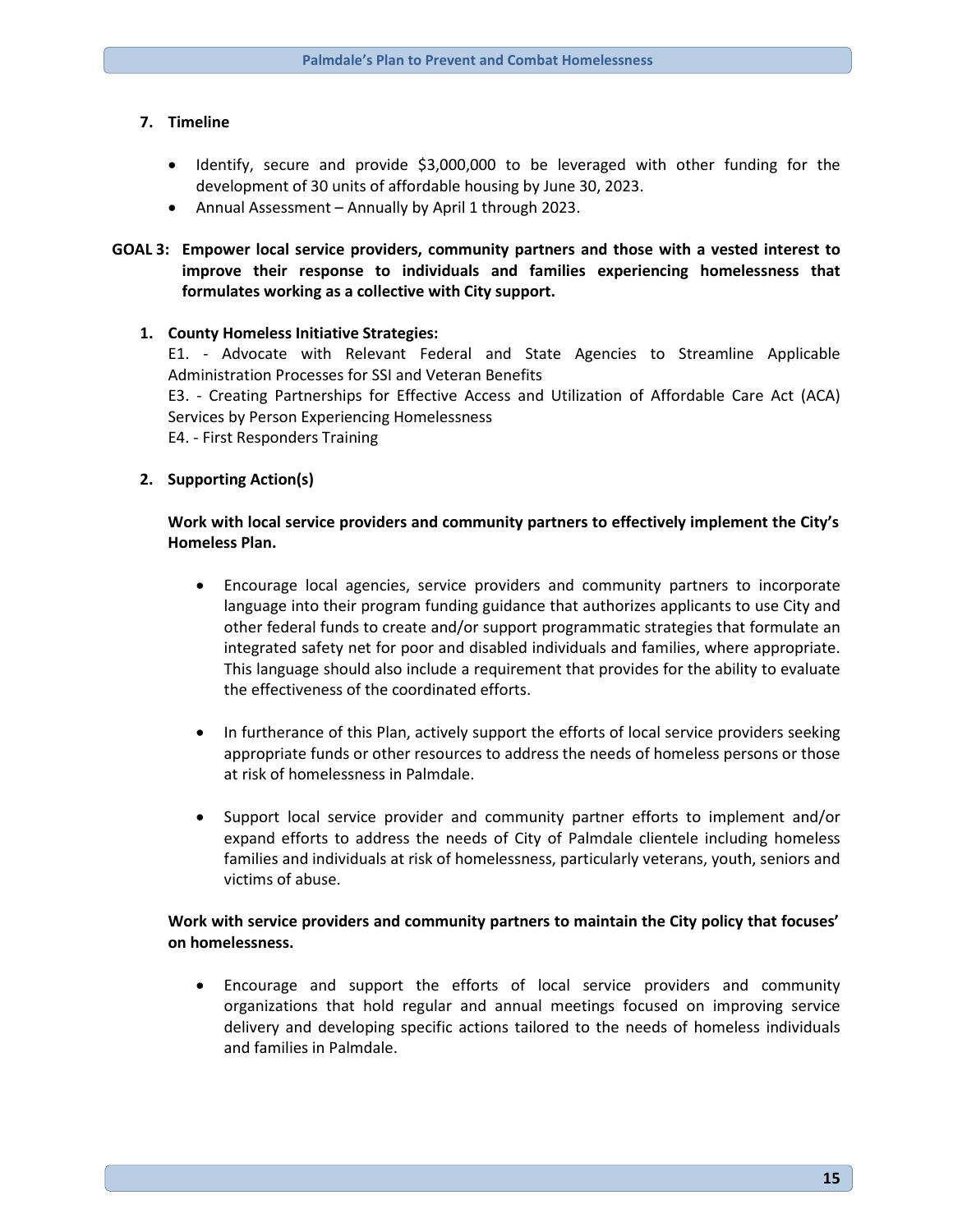• Share information, success stories and best practices with regional intergovernmental and community organizations who will publicize this information in newsletters and other communications with their members. These efforts should both inform and inspire efforts in Palmdale to proactively address homelessness and to build a more robust social safety net to address the needs of those at-risk of homelessness. These communications should also aim to build broad support in the community for specific actions to address homelessness.

## **Examine options to expand flexibility in paying for services that respond to the needs of persons who are homeless with multiple problems or issues.**

- Identify regulatory barriers faced by local service providers and local community partners utilizing housing and homeless funding—particularly those barriers that impede the ability of local service providers and local community partners to provide timely, comprehensive services to families and individuals experiencing homelessness. Examine options for reducing identified regulatory barriers and take specific actions to address these barriers.
- On a local and regional level, identify lessons learned from the jointly funded Measure H Homeless Initiative program which allowed for pooled funds from mainstream programs and targeted homeless programs to create a collaborative and comprehensive approach to addressing homelessness.
- In partnership with local service providers and local community partners, develop and distribute information that will help explain the various medical, behavioral health, and support services available in Palmdale that would benefit individuals who are homeless—particularly those services that are eligible for reimbursement through Medicaid.

#### **On a regional level encourage localities to coordinate services and housing.**

- Encourage the County of Los Angeles and surrounding communities to establish the partnerships and approaches necessary to address homelessness and chronic homelessness in the Antelope Valley. Such approaches may include establishing systemic relationships among providers for more effective client referral and treatment, more effective leveraging of fiscal and human resources, cross-system training, increased focus on sustainability of activities, and transportation to services.
- In partnership with local service providers and local community partners, utilize available grant funds to support community infrastructure development efforts, including expenses for staff associated with administration of activities, incentive funds, and other funding mechanisms that can support infrastructure development efforts.
- Where feasible, encourage the development of policy or guidance language by regional agencies to encourage local service providers and local community partners to address the needs of the homeless residents through closely coordinated services and housing.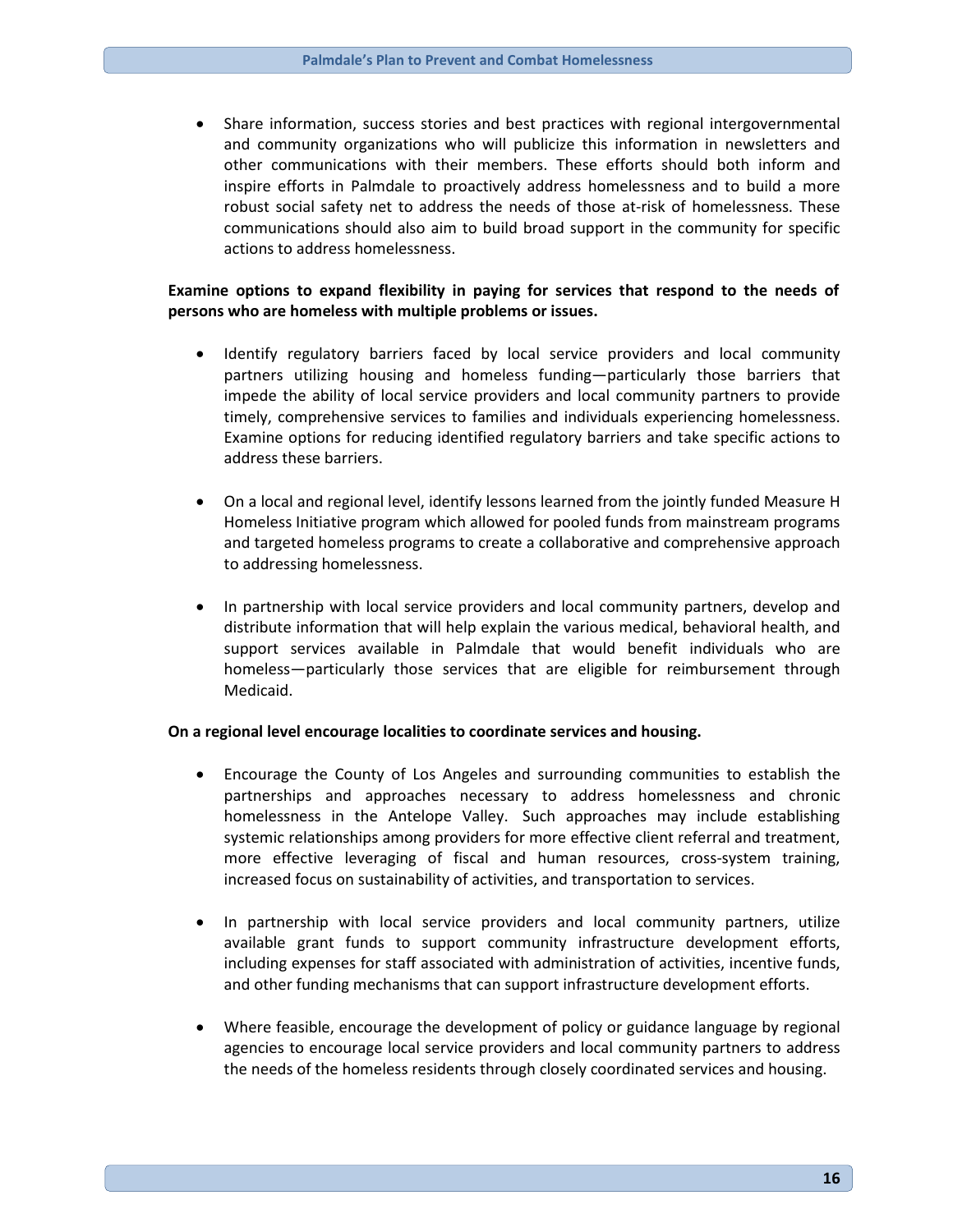**Address the health and safety and public safety risks associated with those dwelling in or on private property and provide a systematic process that provides paths for individuals to receive services to meet their needs and protects the interest of the property owner.**

- When the public, local service providers or City staff identify a situation where someone is homeless and dwelling on private property, refer the appropriate local or regional service providers to follow up with the homeless person to ensure the person in need is aware of the services and alternative housing opportunities available in Palmdale.
- When contacted by a private property owner who is formally reporting a complaint of an individual or individuals who are illegally dwelling on private property, inform the private property owner of their rights and the appropriate steps necessary to initiate the action to have their property cleared of any potential for liability related to anyone dwelling on their property.
- Where encampments that have five or more individuals are identified by the public or City staff, utilize the request form process through LAHSA and LASD to engage with those dwelling at the identified encampment in an effort to direct and/or provide the services the encampment residents may require or need.

## **In partnership with local service providers and local community partners, develop, disseminate and utilize toolkits and blueprints to strengthen outreach, enrollment, and service delivery.**

- Continue interagency collaborations between the City and local community partners to develop informational resources and procedures that are designed for use by homeless service providers and local community partners, as well as individuals who are homeless.
- Disseminate resources that may be directed toward integrating private individuals and faith-based providers into mainstream approaches to address homelessness and may focus on "train the trainer" approaches to enhance local capacity to recruit and deploy help to those in need. Develop, assemble, provide training, disseminate, and promote the use of informational resources developed by various agencies and community partners.

## **Provide information through outreach on homelessness, including chronic homelessness, to the community in partnership with local service providers and community partners to raise awareness.**

- Support and assist efforts to maintain jointly-funded and non-funded collaborations to support the City, regional agencies, local service providers and local community partners in the implementation of this Plan in Palmdale. This may include, when appropriate, "train the trainer" approaches to enhance local capacity to recruit and deploy help to those in need.
- Utilize local and regional meetings with service providers and community members who are Measure H grantees, such as those of the Antelope Valley Homeless Steering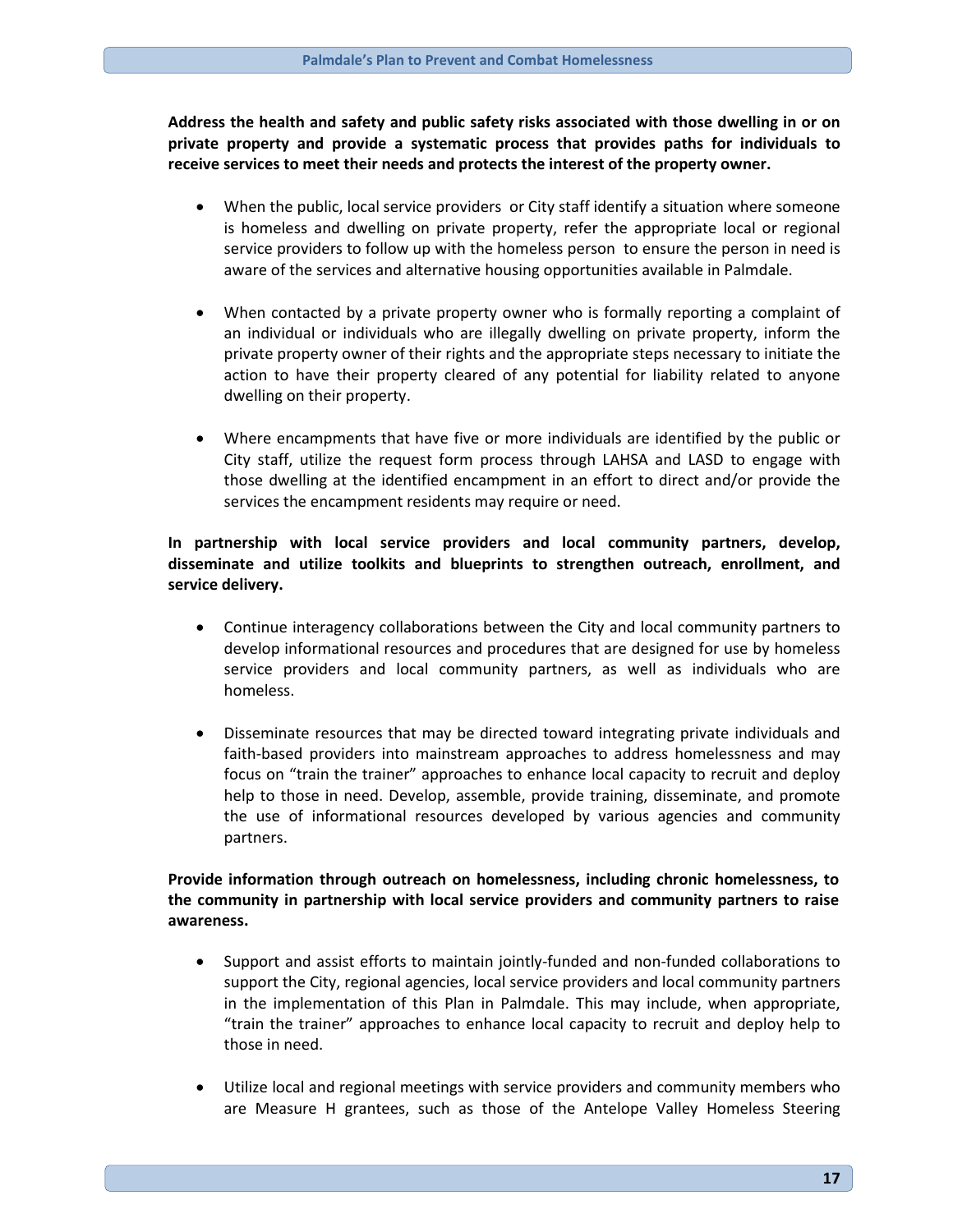Committee and also the Antelope Valley Homeless Coalition, to highlight best practices that will help the City implement this Plan. Such efforts may include workshops, focus groups and peer learning.

### **3. Associated policy change(s)**

The City of Palmdale will consult and collaborate with the CES Lead Agency, local service providers and local community partners in the development and dissemination of information targeted to those individuals and families in need of help.

Stakeholders/partners to engage to enact the policy change include:

- County Agencies
- Local service providers
- Local community partners

### **4. Goal Measurement**

- Progress will be gauged as part of the Annual Assessment and through comparison of Assessment data with CES Lead Agency data.
	- o Increase/decrease in number of homeless cases handled comparing years
	- o Increase/decrease in number diverted persons comparing years
	- o Increase/decrease in number housed by type of housing comparing years
- Track and monitor service providers performing work related to the homeless within the community. This data should include local service providers, community groups, City and County assistance.
	- o Number of first responders trained annually
	- o "Train- the trainers" and community information training held
		- **Number of workshops per year**
		- **Number of participants**
	- o Number seeking assistance who had contact with outreach service providers or received information for services

#### **5. Goal Ownership**

The Department of Neighborhood Services – Housing Division will implement this Plan to support the efforts of local service providers, community partners and those with a vested interest to improve and target their response to individuals and families experiencing homelessness in Palmdale.

#### **6. Leveraged City Resources**

- Community Development Block Grant (CDBG) funding
- Housing Asset Funds
- Measure H funding
- City staff time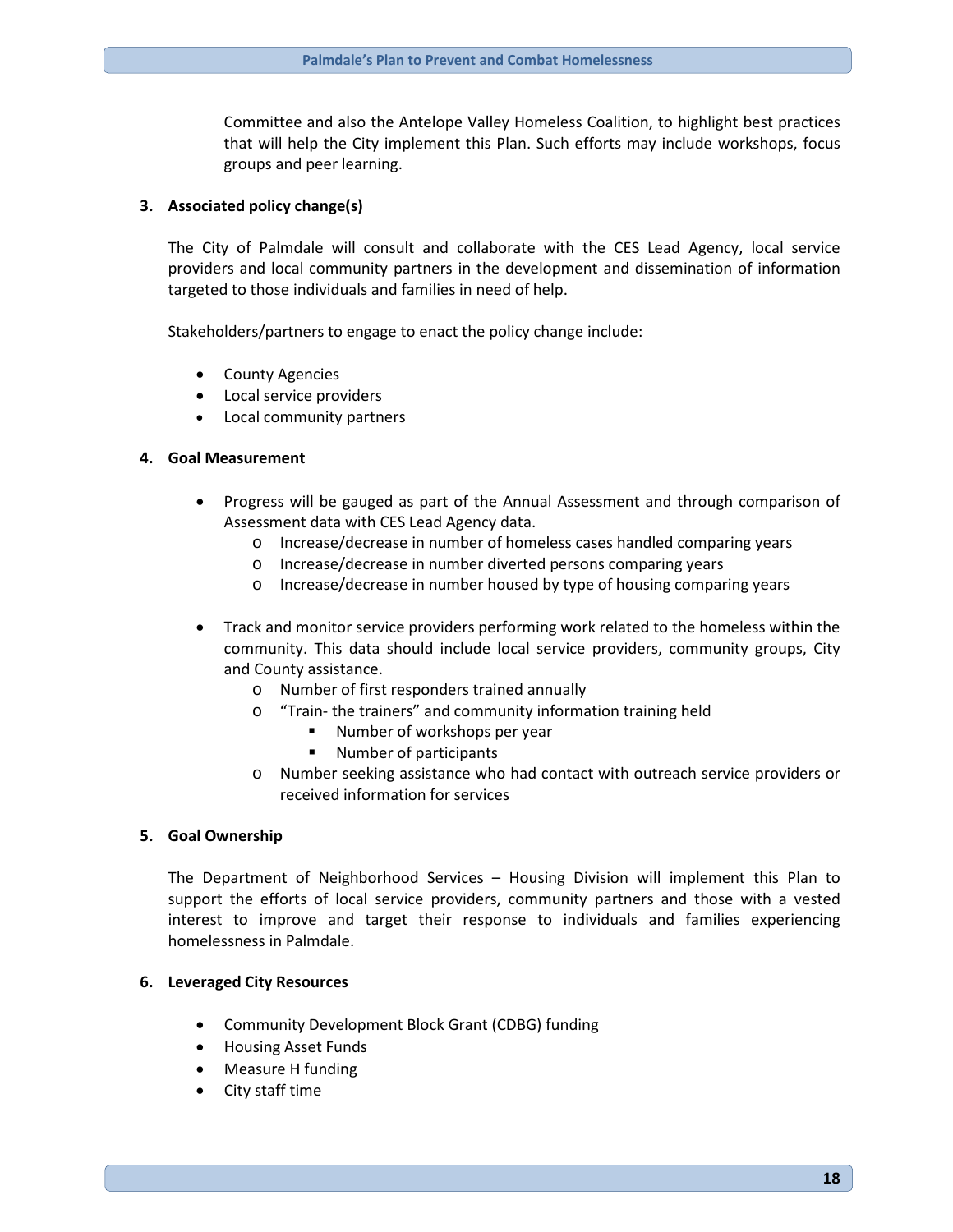#### **7. Timeline**

Monthly, quarterly, and/or annually receive reports of data from service providers July 1, 2018- June 30, 2023.

**GOAL 4: Develop an approach to track City, local service providers and local community support group progress in preventing, reducing, and ending homelessness within the City with the intent to increase opportunities for the homeless to create and maintain a sustainable lifestyle that includes affordable housing, education, and employment/ vocational training opportunities.**

#### **1. County Homeless Initiative Strategies:**

- C1. Enhance the CalWORKs Subsidized Employment Program for Homeless Families
- C2. Increase Employment for Homeless Adults by Supporting Social Enterprise
- C7. Subsidize Employment for Homeless Adults
- E12. Enhanced Data Sharing and Tracking

#### **2. Supporting Action(s)**

## **Inventory data relevant to homelessness currently collected within the City and mainstream programs including program participants housing status.**

- Inventory and compile the data currently collected within the City organization relevant to homelessness including information provided through the annual Homeless Count and Palmdale Homeless Survey and develop a process to bridge outreach to the homeless that occurs on a regular basis that include effective information gathering where those in need of service will be provided with quality customer service.
- Review data elements relevant to homelessness and housing status currently collected by service providers and community partners related to homeless programs and services in order to identify opportunities to compare data across programs, gaps in data collection, as well as opportunities to link data across administrative systems within the City organization.

## **Develop an approach for establishing baseline data on the number of homeless individuals and families served in various available programs.**

• Explore the feasibility of collecting data regarding the housing status of program participants of mainstream homeless service programs. Develop, implement and support a process to collect data that could be used to identify the number of homeless persons currently accessing mainstream homeless programs and services within the City of Palmdale. Utilizing service provider, community partner and City initiated outreach efforts, information will be collected to utilize the current homeless status data base that could help to refer homeless persons to mainstream programs and services that may serve individuals or families experiencing homelessness.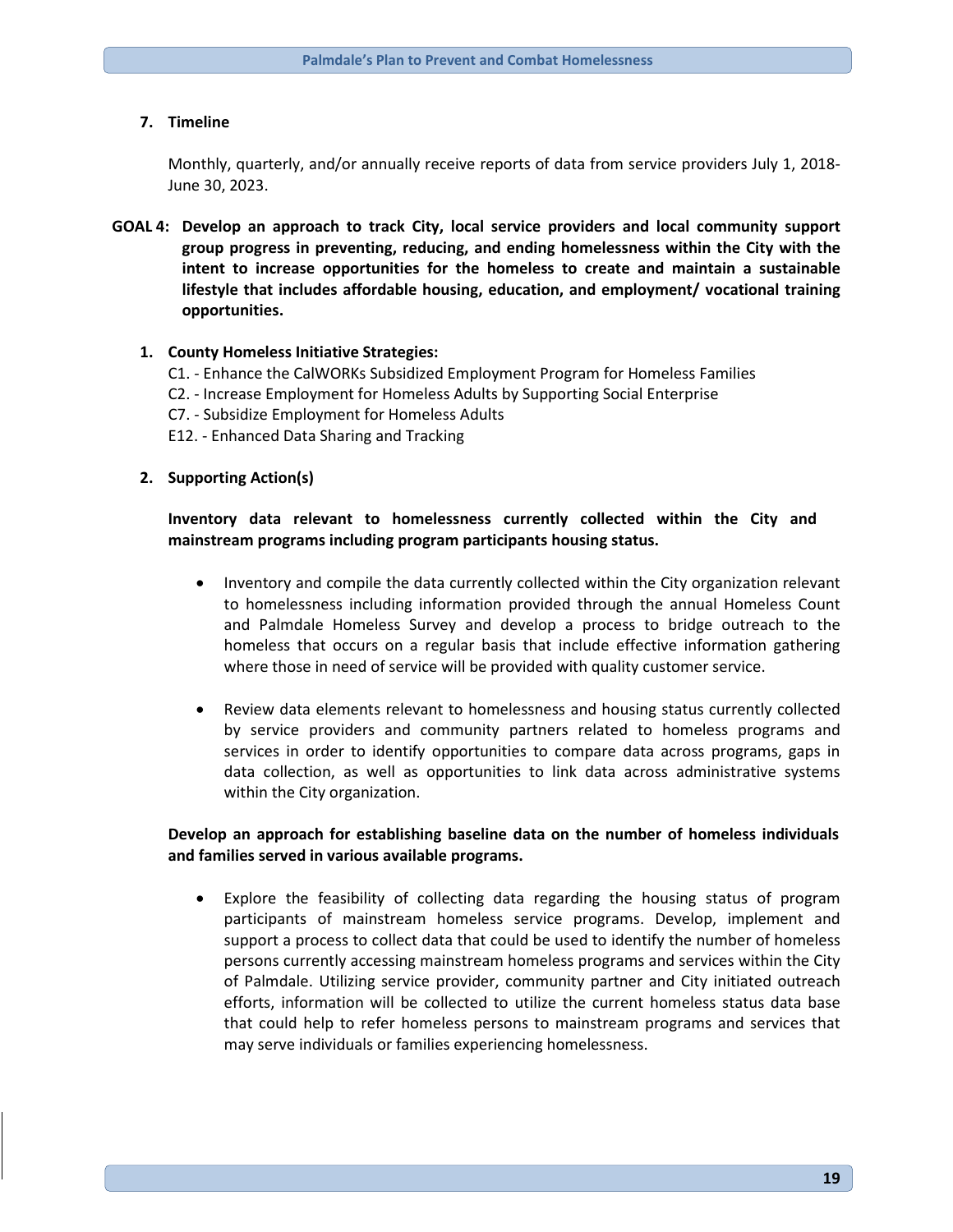**Explore a strategy to track improved access to mainstream and targeted programs for persons experiencing homelessness, including individuals experiencing chronic homelessness with options to find gainful employment including opportunities to complete their education and participate in vocational training.**

- Partner with all regional agencies that support homeless programs and identify incentives and standard policy language that provides recipients access to mainstream educational and vocational programs.
- Collaborate with agencies, community partners and local entities to support efforts to educate and train homeless or formerly homeless individuals in an effort that if possible they can gain employment to create a sustainable lifestyle for themselves.
- Perform outreach to local businesses and organizations that would be willing to provide job opportunities for graduates of a service provider or community partner training program.

## **Coordinate data activities with other local service providers and community partners related to Homelessness**

- Compare the City of Palmdale survey data with the data of other agencies, service providers and community partners to insure that individuals are being assisted and providing an opportunity for follow-up on individuals identified through the annual survey.
- Monitor the development and implementation of the City of Palmdale Plan and seek opportunities to partner with other agencies, local service providers and community partners regarding future outreach initiatives utilizing collected data, while maintaining the confidentiality of personally identifying information about individuals served by programs and service providers.
- On a consistent basis, disseminate the findings and results of Homelessness data collection efforts with all agency partners and collaborate on efforts to improve data quality on homelessness.

#### **3. Associated policy change(s)**

The City of Palmdale's will continue to review information provided by County agencies, local service providers, and community partners for progress in preventing, reducing, and ending homelessness within the City with the intent to increase opportunities for the homeless to create and maintain a sustainable lifestyle that includes affordable housing.

Stakeholders/partners to engage to enact the policy change include:

- County Agencies
- Local service providers
- Local community partners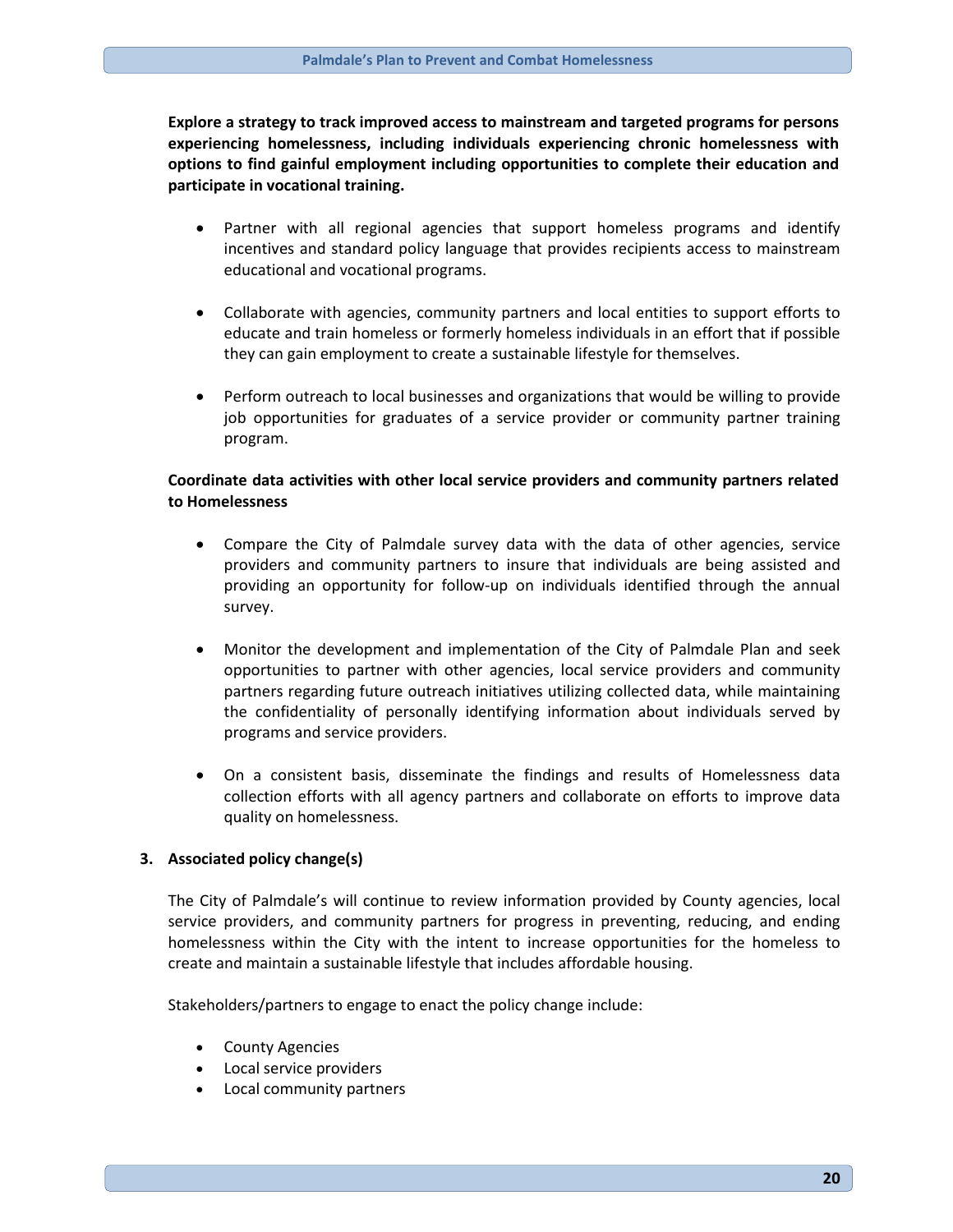- City Economic Development Division
- City Planning Division
- **City Housing Division**

#### **4. Goal Measurement**

To better inform the allocation of resources within the City's control, the City shall measure success on a monthly, quarterly or annual basis as appropriate depending on the metric to be measured. For example:

- On a quarterly basis, track how many individuals and households receive assistance based on Goal #1, #2 and #3.
- On a quarterly basis, track how adjustments based on need show effective service level success at reducing homelessness.
- Utilize County, service provider and City data to establish a baseline for services including all funding source data as applicable.

#### **5. Goal Ownership**

The City of Palmdale Department of Neighborhood Services shall obtain and maintain information from partners concerning the number of people served, resources obtained and expended, and results relative to preventing, reducing, and ending homelessness. This information will be used to adjust the City's approach to Plan implementation as needed and will inform future modifications of the Plan.

#### **6. Leveraged City Resources**

- Community Development Block Grant (CDBG) funding
- HOME Investment Partnerships Program (HOME) funding
- Housing Asset Funds
- City staff time
- Other county, state and federal resources passed through the City

## **7. Timeline**

Receive, review, and track monthly, quarterly, and/or annually reports of data from service providers July 1, 2018 - June 30, 2023.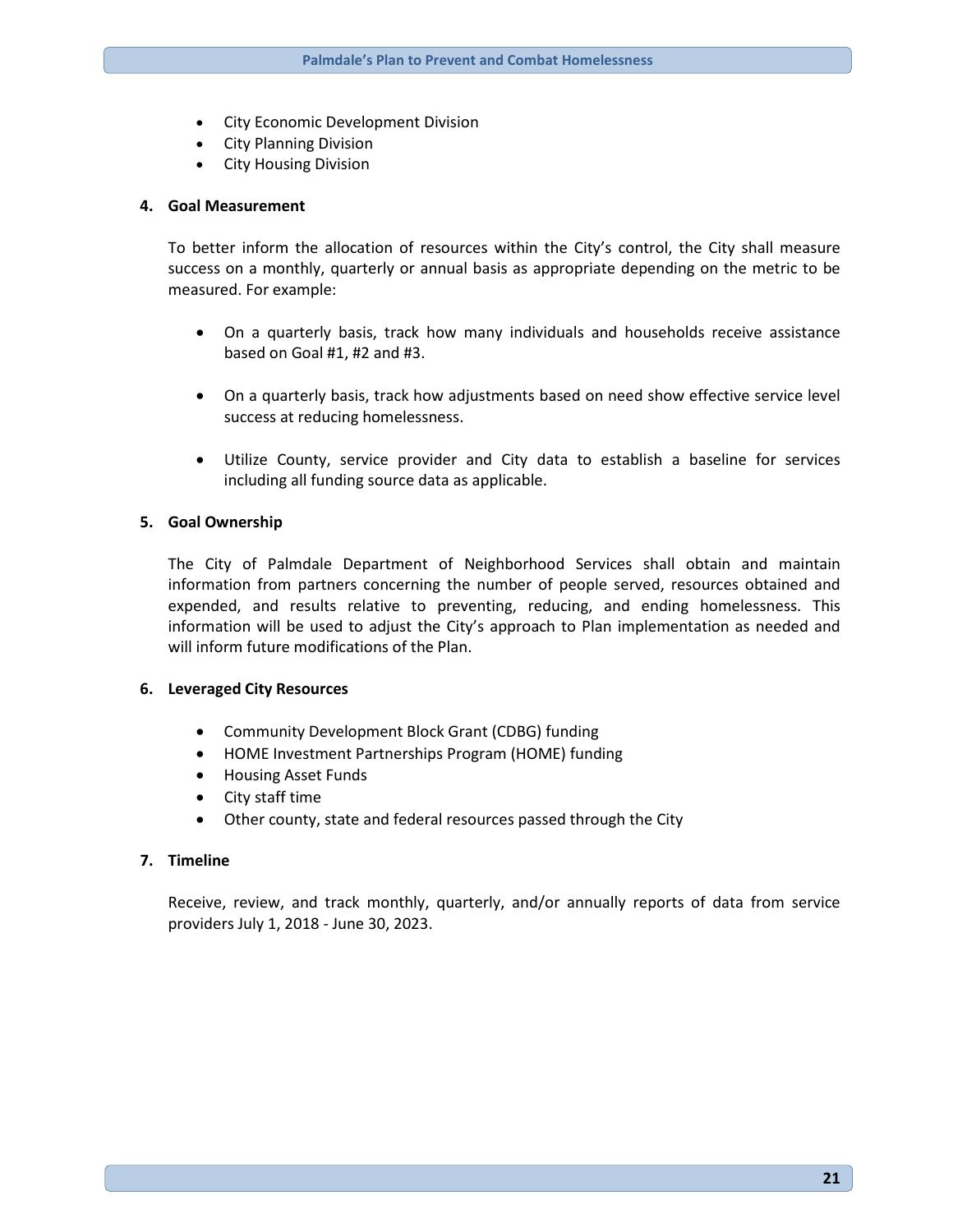# **Implementation**

The City of Palmdale staff members listed in Table 1 shall be primarily responsible for implementation of the Plan in collaboration with community partners and in consultation with stakeholders and residents.

| <b>Name &amp; Position</b>      | <b>Address &amp; Email</b>                  | Phone        | % of Time |
|---------------------------------|---------------------------------------------|--------------|-----------|
| Mike Miller, Director of        | 38250 Sierra Highway, 2 <sup>nd</sup> Floor | 661-267-5126 | 5%        |
| Neighborhood Services           | Palmdale, CA 93550                          |              |           |
|                                 | mmiller@cityofpalmdale.org                  |              |           |
| Sophia Reyes, Senior Housing    | 38250 Sierra Highway, 2 <sup>nd</sup> Floor | 661-267-5126 | 10%       |
| Coordinator                     | Palmdale, CA 93550                          |              |           |
|                                 |                                             |              |           |
|                                 | sreyes@cityofpalmdale.org                   |              |           |
| <b>Stacey Andrews, Senior</b>   | 38250 Sierra Highway, 2 <sup>nd</sup> Floor | 661-267-5126 | 10%       |
| <b>Administrative Assistant</b> | Palmdale, CA 93550                          |              |           |
|                                 |                                             |              |           |
|                                 | sandrews@cityofpalmdale.org                 |              |           |

## **Table 1: Primary Contact for Plan Implementation**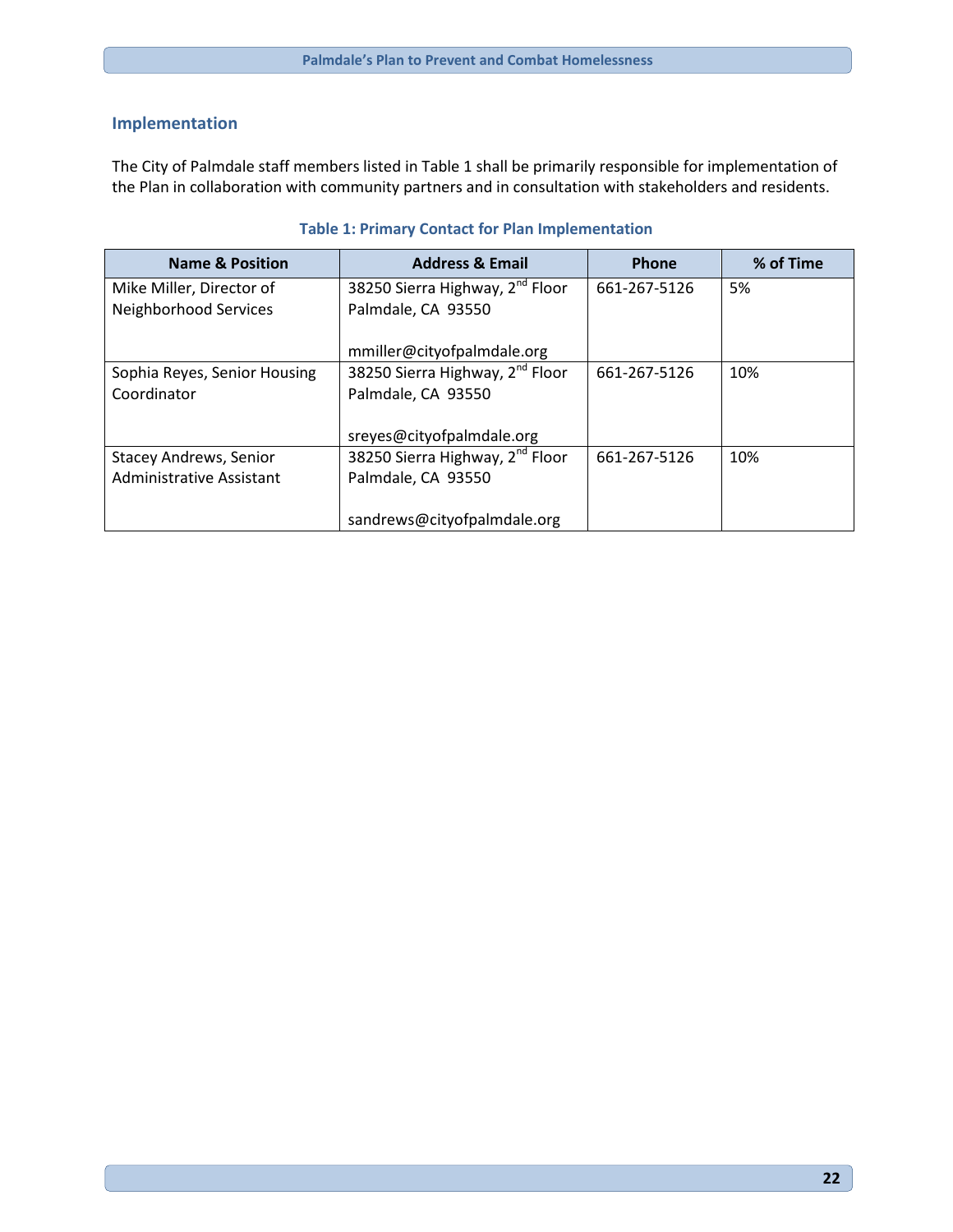## **Collaboration**

Collaboration frequently occurs between City departments, with non-governmental City partners, and with other cities or regional entities throughout Los Angeles County. The City is an active member of the Antelope Valley Homeless Steering Committee and also the Antelope Valley Homeless Coalition. The City already has existing working relationships with local/regional service providers and community organizations that are currently providing and/or developing housing units specifically for the homeless. By participating on the regional level the City intends to support the effort of combating homelessness through its listed goals and focus on the creation and development of permanent supportive housing based on the documented need within the City. The City will also continue to work with its community partners who are based within the City of Palmdale and continue to meet with those groups on a monthly basis to discuss and develop and implement strategies that directly bring positive change within the immediate community. Table 2, below, indicates each of the County Homeless Initiative Strategies that the City is currently participating in, and those that the City intends to participate in as a result of this Plan.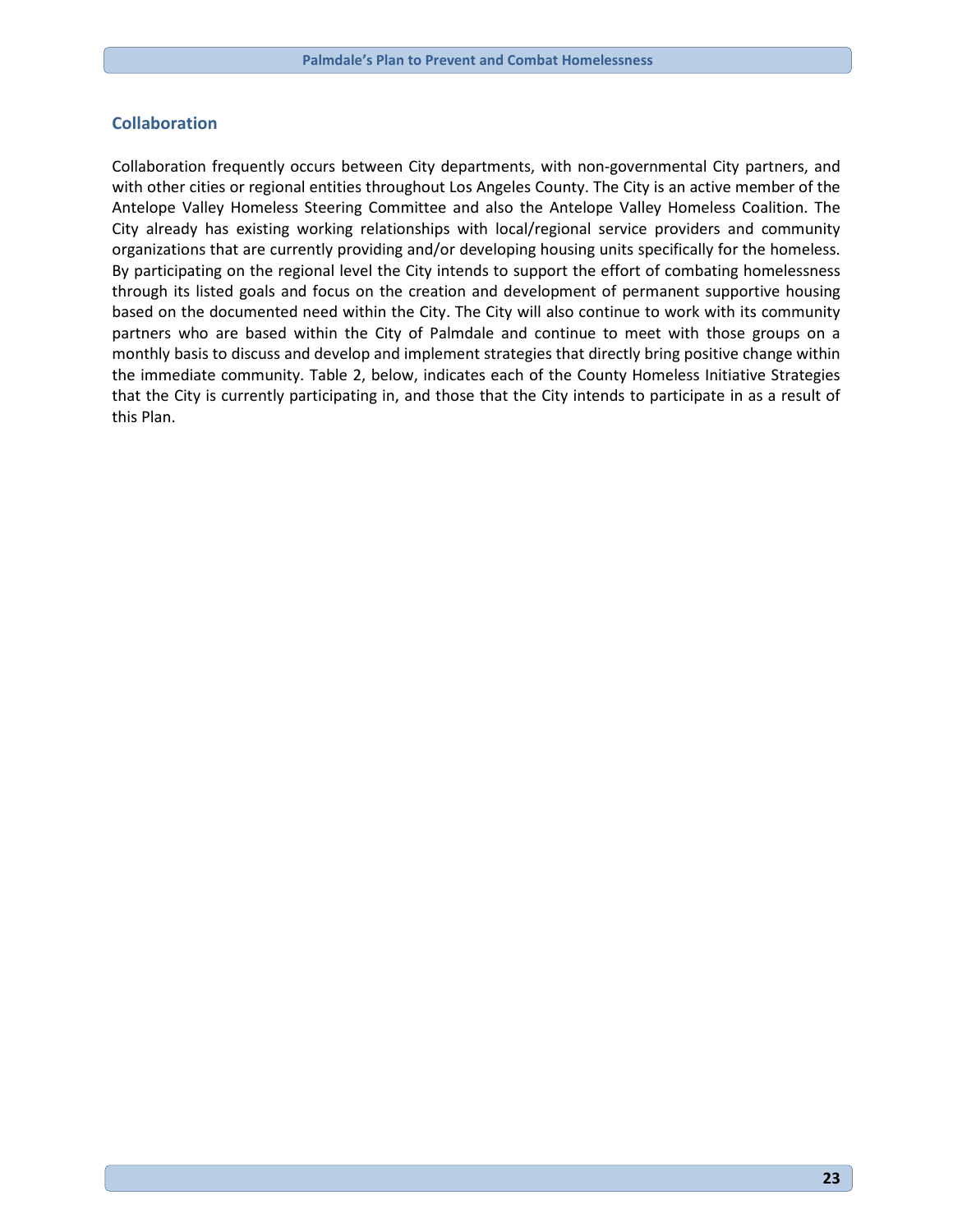|                                    | <b>Plan to</b> | <b>Currently</b>         | <b>County Homeless Initiative Strategies</b>                                    |
|------------------------------------|----------------|--------------------------|---------------------------------------------------------------------------------|
|                                    | participate    | participating            |                                                                                 |
| A - Prevent<br><b>Homelessness</b> |                | ⊠                        | A1. Homeless Prevention for families<br>A5. Homeless Prevention for Individuals |
|                                    |                | $\boxtimes$              |                                                                                 |
| $B -$ Subsidize                    | ⊠              | $\mathbf{L}$             | B1. Provide Subsidized Housing to Homeless Disabled                             |
| <b>Housing</b>                     |                |                          | Individuals Pursuing Supplemental Social Security<br>Income                     |
|                                    |                | $\boxtimes$              | B3. Partner with Cities to Expand Rapid Rehousing                               |
|                                    |                | П                        | B4. Facilitate Utilization of Federal Housing Subsidies                         |
|                                    |                | П                        | B6. Family Reunification Housing Subsidies                                      |
|                                    |                | $\boxtimes$              | B7. Interim/Bridge Housing for those Exiting Institutions                       |
|                                    |                | $\Box$                   | B8. Housing Choice Vouchers for Permanent Supportive                            |
|                                    |                |                          | Housing                                                                         |
| $C$ – Increase                     |                | $\boxtimes$              | C1. Enhance the CalWORKs Subsidized Employment                                  |
| Income                             |                |                          | Program for Homeless Families                                                   |
|                                    |                | $\boxtimes$              | C2. Increase Employment for Homeless Adults by                                  |
|                                    |                |                          | <b>Supporting Social Enterprise</b>                                             |
|                                    | $\Box$         | $\Box$                   | C4/5/6. Countywide Supplemental Security/Social                                 |
|                                    |                |                          | Security Disability Income and Veterans Benefits                                |
|                                    |                |                          | Advocacy                                                                        |
|                                    |                | ⊠                        | C7. Subsidize Employment for Homeless Adults                                    |
| D - Provide                        |                | l 1                      | D2. Jail In-Reach                                                               |
| Case                               |                | П                        | D5. Support for Homeless Case Managers                                          |
| <b>Management</b><br>& Services    |                | ×.                       | D6. Criminal Record Clearing Project                                            |
|                                    | $\Box$         | $\boxtimes$              | D7. Provide Services for Permanent Supportive Housing                           |
| $E -$ Create a                     | $\boxtimes$    | $\mathbf{L}$             | E1. Advocate with Relevant Federal and State Agencies                           |
| <b>Coordinated</b>                 |                |                          | to Streamline Applicable Administrative Processes for                           |
| <b>System</b>                      |                |                          | <b>SSI and Veterans Benefits</b>                                                |
|                                    | $\boxtimes$    | $\Box$                   | E3. Creating Partnerships for Effective Access and                              |
|                                    |                |                          | Utilization of ACA Services by Persons Experiencing                             |
|                                    |                |                          | Homelessness                                                                    |
|                                    |                | ⊠                        | E4. First Responders Training                                                   |
|                                    |                | $\overline{\phantom{a}}$ | E5. Decriminalization Policy                                                    |
|                                    |                | $\boxtimes$              | E6. Expand Countywide Outreach System                                           |
|                                    |                | $\Box$                   | E7. Strengthen the Coordinated Entry System (CES)                               |
|                                    |                | H                        | E8. Enhance the Emergency Shelter System                                        |
|                                    |                | П                        | E10. Regional Coordination of Los Angeles County                                |
|                                    |                |                          | <b>Housing Agencies</b>                                                         |
|                                    | $\boxtimes$    | $\mathbf{L}$             | E12. Enhanced Data Sharing and Tracking                                         |
|                                    |                |                          | E14. Enhance Services for Transition Age Youth                                  |

# **Table 2: City Planning Activities tied to County Homeless Initiative Strategies**